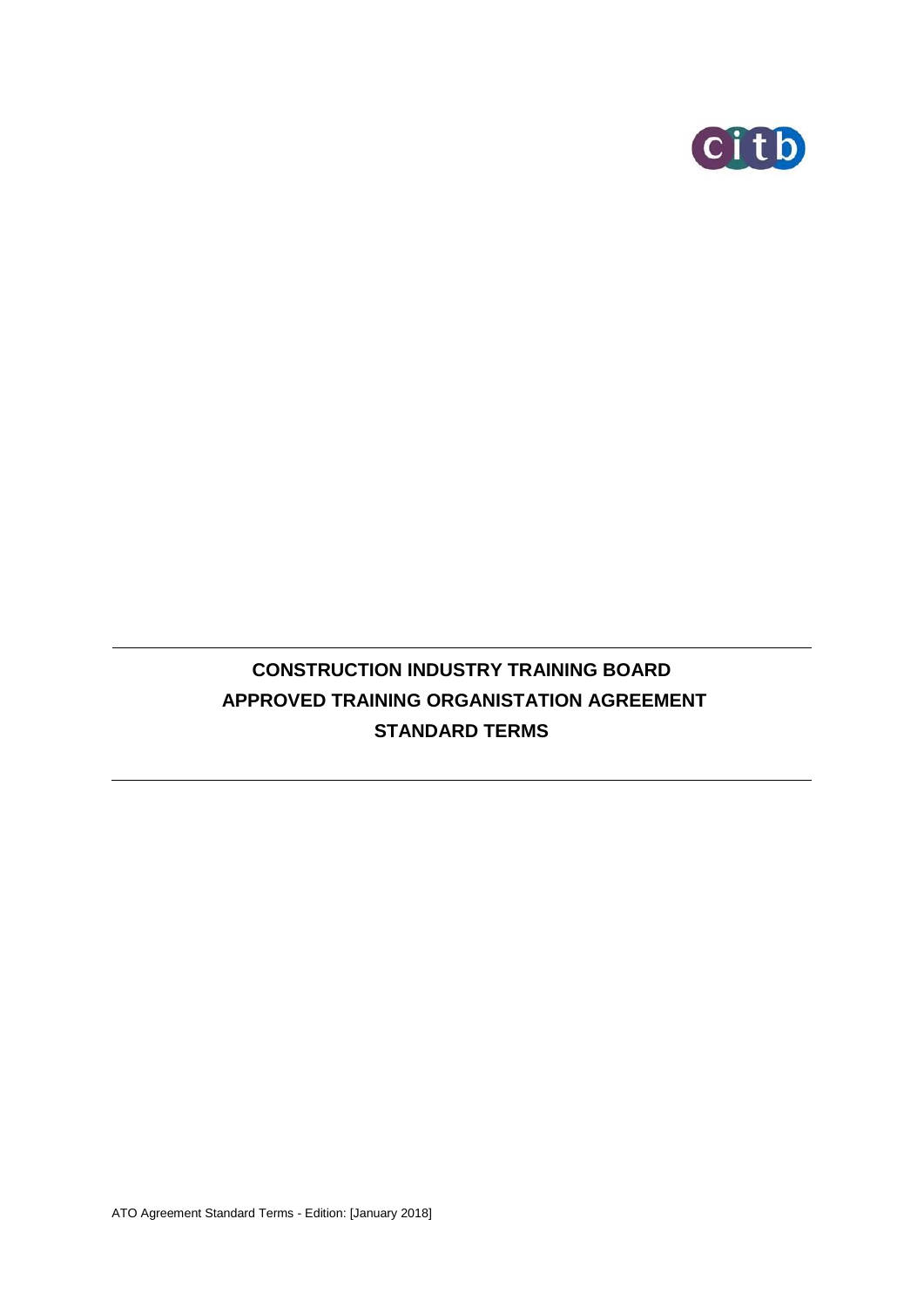## **TABLE OF CONTENTS**

| $\mathbf 1$ . |                                                           |  |
|---------------|-----------------------------------------------------------|--|
| 2.            |                                                           |  |
| 3.            |                                                           |  |
| 4.            |                                                           |  |
| 5.            | Changes to Courses and Course and System Documentation 15 |  |
| 6.            |                                                           |  |
| 7.            |                                                           |  |
| 8.            |                                                           |  |
| 9.            |                                                           |  |
| 10.           |                                                           |  |
| 11.           |                                                           |  |
| 12.           |                                                           |  |
| 13.           |                                                           |  |
| 14.           |                                                           |  |
| 15.           |                                                           |  |
| 16.           |                                                           |  |
| 17.           |                                                           |  |
| 18.           |                                                           |  |
| 19.           |                                                           |  |
| 20.           |                                                           |  |
| 21.           |                                                           |  |
| 22.           |                                                           |  |
| 23.           |                                                           |  |
| 24.           |                                                           |  |
| 25.           |                                                           |  |
| 26.           |                                                           |  |
| 27.           |                                                           |  |
| 28.           |                                                           |  |
| 29.           |                                                           |  |
| 30.           |                                                           |  |
| 31.           |                                                           |  |
| 32.           |                                                           |  |
| 33.           |                                                           |  |
| 34.           |                                                           |  |
| 35.           |                                                           |  |
| 36.           |                                                           |  |
| 37.           |                                                           |  |
| 38.           |                                                           |  |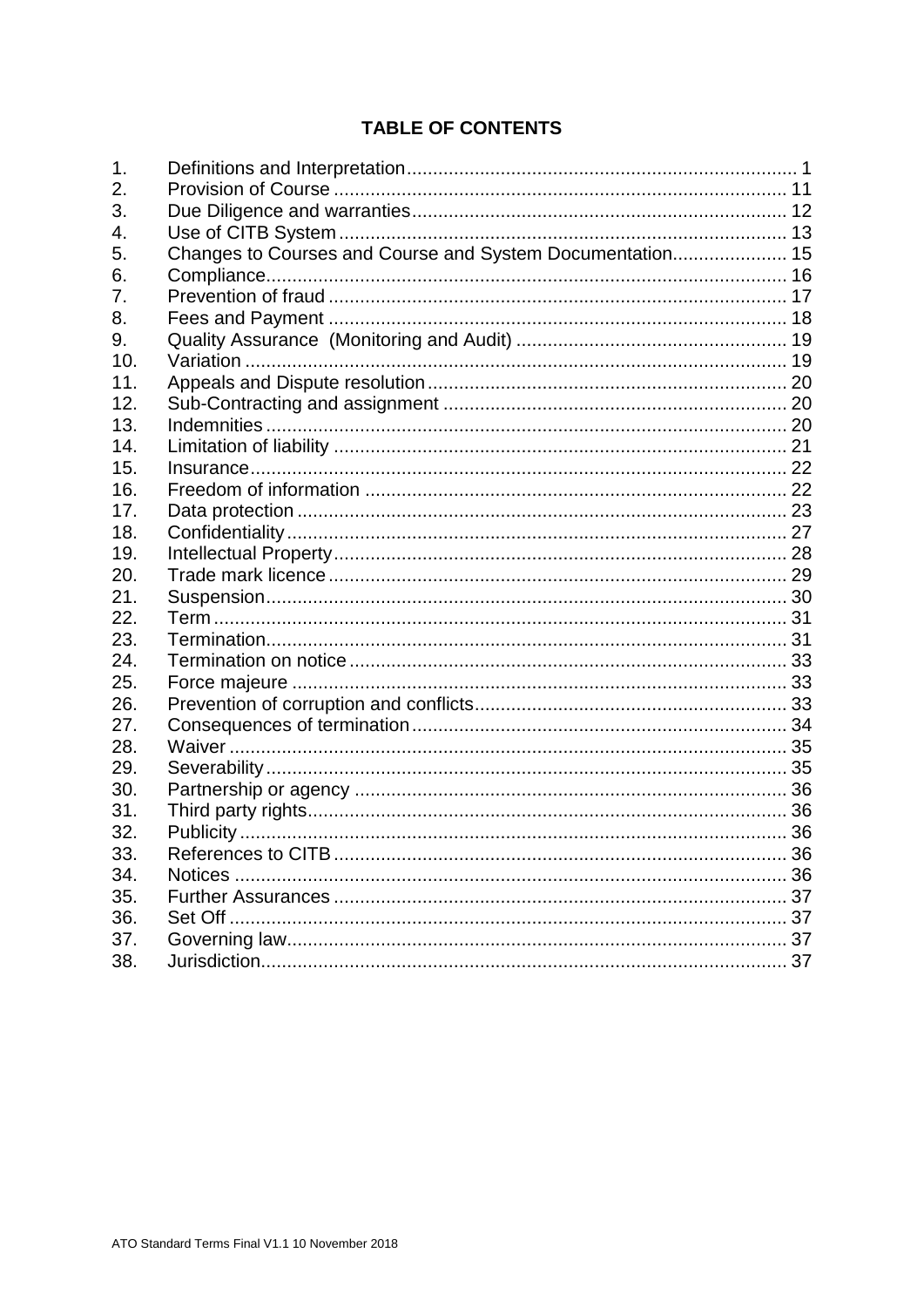## **CONSTRUCTION INDUSTRY TRAINING BOARD (CITB) APPROVED TRAINING ORGANISATION AGREEMENT STANDARD TERMS**

## <span id="page-2-0"></span>**1. DEFINITIONS AND INTERPRETATION**

1.1 The definitions and rules of interpretation in this clause apply in this Agreement.

| <b>Achievement</b>      | (when used in connection with Candidates)<br>means a Candidate's achievement of the<br>requirements of a particular Course.                                                                                                                                                                     |
|-------------------------|-------------------------------------------------------------------------------------------------------------------------------------------------------------------------------------------------------------------------------------------------------------------------------------------------|
| <b>Agreement</b>        | means the contract between CITB and the<br>ATO for the delivery of Courses and<br>access and use of the CITB System<br>including the Form of Agreement, these<br>Standard Terms, Course and System<br>Documentation and all documents and<br>materials referred to in the Form of<br>Agreement. |
| <b>Appeal</b>           | the appeal procedure referred to in clause<br>11.                                                                                                                                                                                                                                               |
| <b>Application Form</b> | the application form submitted to CITB by<br>the ATO and/or any other information<br>provided by the ATO when seeking ATO<br>Approval.                                                                                                                                                          |
| <b>Approval</b>         | Approval of an ATO for the purposes of<br>delivery of Courses and access to CITB<br>System, and "Approve", "Approved" and<br>"Approves" shall be construed accordingly.                                                                                                                         |
| <b>ATO</b>              | the party to this Agreement Approved by<br>CITB. ATO includes the terms Provider,<br>College, Employer and Operator.                                                                                                                                                                            |
| <b>ATO Criteria</b>     | the minimum requirements that the ATO<br>must attain and maintain as set out in the<br>Course and CITB System Documentation.                                                                                                                                                                    |
| <b>ATO Obligations</b>  | delivery of Courses, access to and use of<br>Construction Training Register as set out<br>in clause 2 and the obligations to be<br>performed by the ATO.                                                                                                                                        |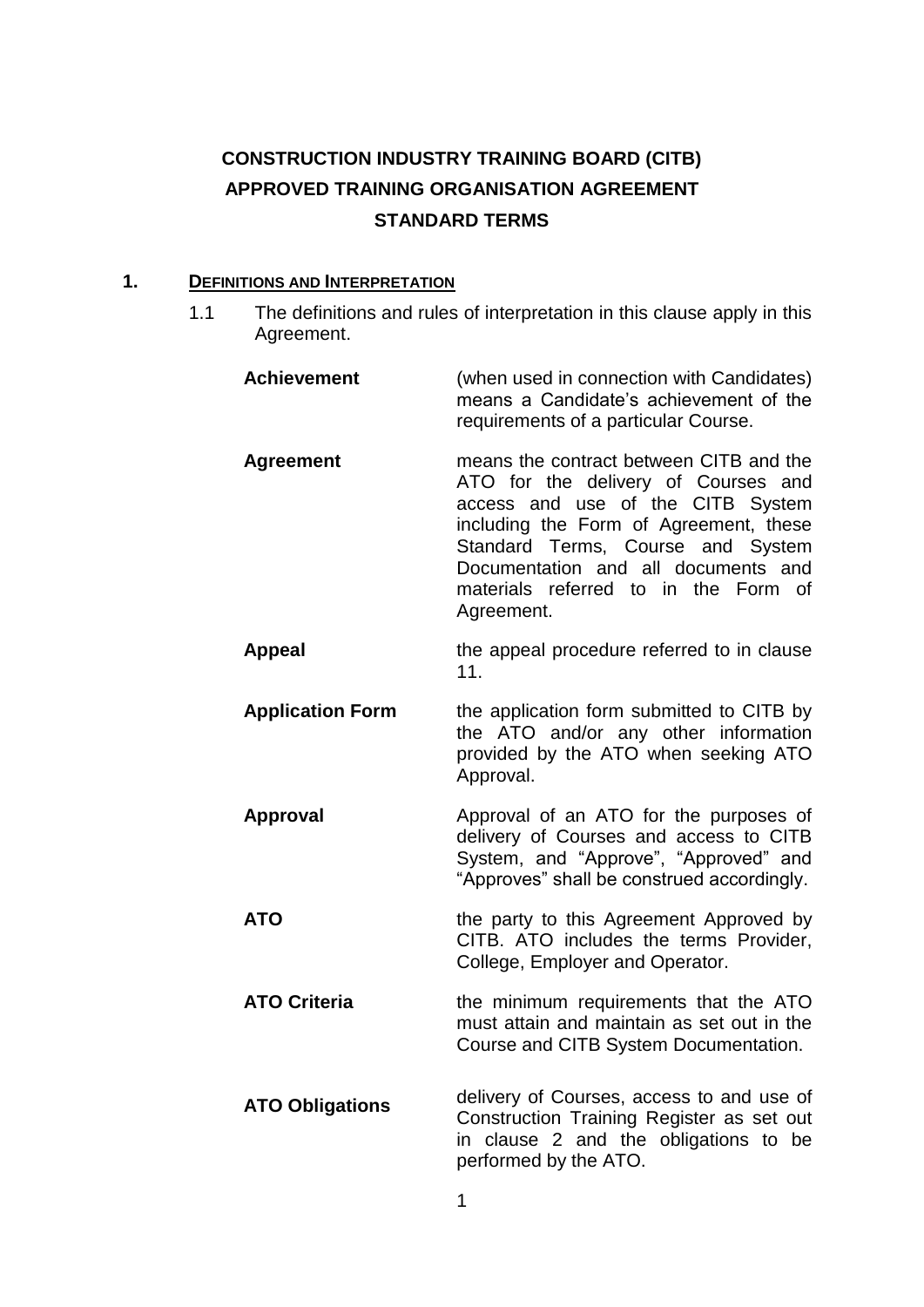| <b>ATO Personnel</b> | all employees, staff, other workers, agents<br>and consultants of the ATO and of any<br>peripatetic staff who are engaged in the<br>provision of the ATO Obligations from time |
|----------------------|--------------------------------------------------------------------------------------------------------------------------------------------------------------------------------|
|                      | to time.                                                                                                                                                                       |

**ATO Premises** the premises described as "ATO Location" in the Form of Agreement and any site, premises or location used by the ATO for training testing or assessment in association with the delivery of Courses under this Agreement. ATO Premises also include any premises or location used by the ATO for undertaking administration and/or storage in pursuance of this Agreement.

**Authorised Representatives** the persons designated as their authorised representatives by CITB and the ATO respectively, the first such persons being set out in the Form of Agreement.

- **Branding Guidelines** the branding guidelines set out or referred to in the Form of Agreement.
- **Bribery Act** the Bribery Act 2010 and any subordinate legislation made under that Act from time to time together with any guidance or codes of practice issued by the relevant government department concerning the legislation.
- **Candidate** includes the term Learner, Applicant, Delegate and Operative wherever they are used in this Agreement or the Course and System Documentation. It means an individual who undertakes a test, assessment, course and/ or qualification for a Course delivered by the ATO.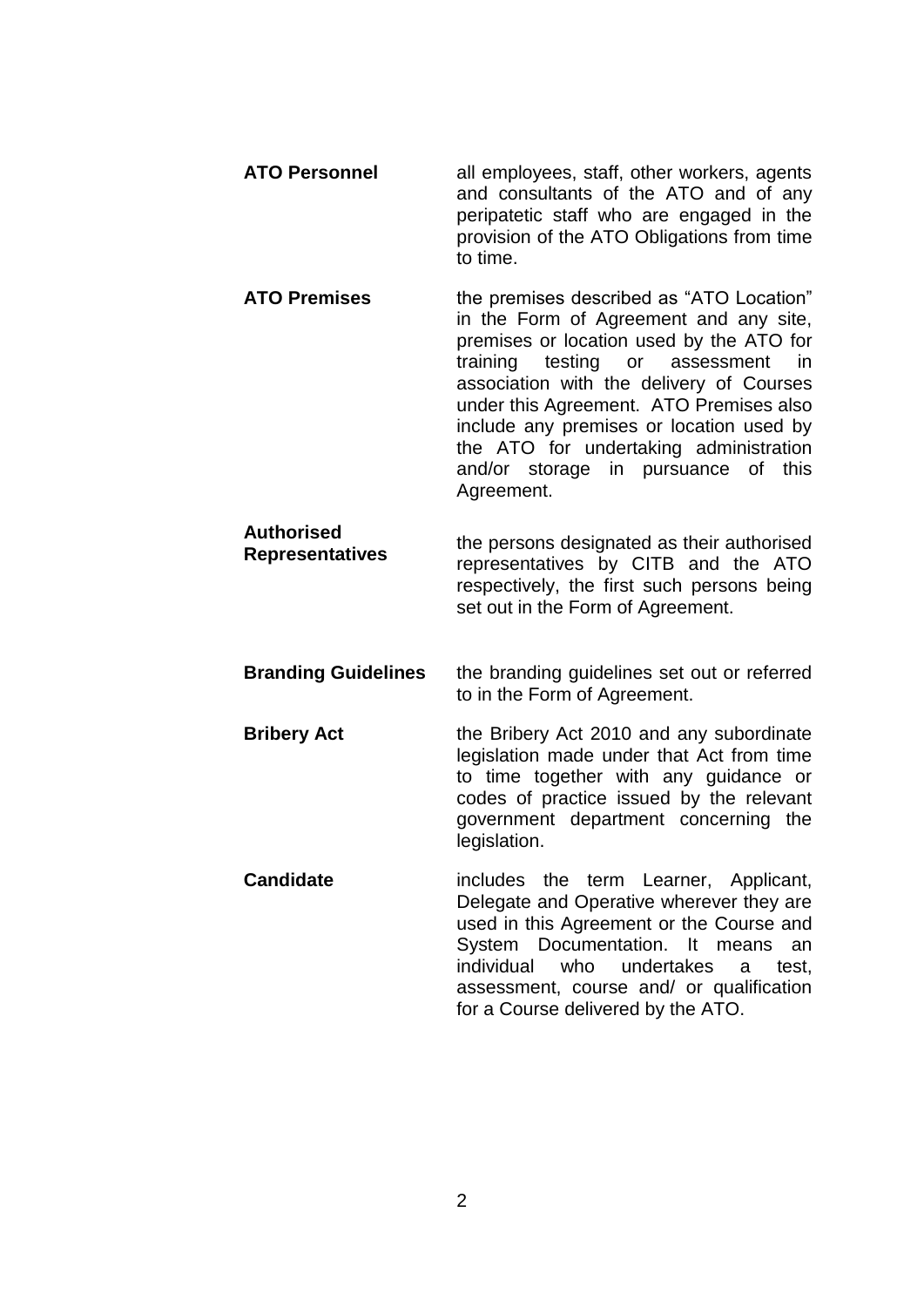| <b>CITB Policies</b>                             | those policies created or adopted by CITB<br>from time to time relating to health and<br>safety, security, conduct of suppliers,<br>contractors or individuals, conduct of<br>business or otherwise which CITB requires<br>ATOs to comply with and which are<br>notified in writing and/or published on<br>CITB's website. |
|--------------------------------------------------|----------------------------------------------------------------------------------------------------------------------------------------------------------------------------------------------------------------------------------------------------------------------------------------------------------------------------|
| <b>CITB System</b>                               | The system established and operated by<br>CITB comprising the Construction Training<br>Directory and the Construction Training<br>Register.                                                                                                                                                                                |
| <b>Construction Training</b><br><b>Directory</b> | A directory of (amongst other things) ATOs<br>and Courses.                                                                                                                                                                                                                                                                 |
| <b>CITB System Website</b>                       | www.my.citb.co.uk or such other website<br>or websites as CITB may notify to the ATO<br>from time to time.                                                                                                                                                                                                                 |
| <b>Construction Training</b><br><b>Register</b>  | A register of Achievements of Candidates.                                                                                                                                                                                                                                                                                  |
| <b>Commencement Date</b>                         | the date of the Agreement as set out in the<br>Form of Agreement or, if later, the date on<br>which ATO Approval is confirmed in writing<br>by CITB to the ATO.                                                                                                                                                            |
| <b>Controller</b>                                | shall have the same meaning as the<br>definition of the term provided in<br>the<br>GDPR.                                                                                                                                                                                                                                   |
| <b>Corrective Actions</b>                        |                                                                                                                                                                                                                                                                                                                            |
|                                                  | actions to be undertaken by the ATO as a<br>result of breaches of the RATO or this<br>Agreement. This includes the terms<br>sanction, action plan and audit plan.                                                                                                                                                          |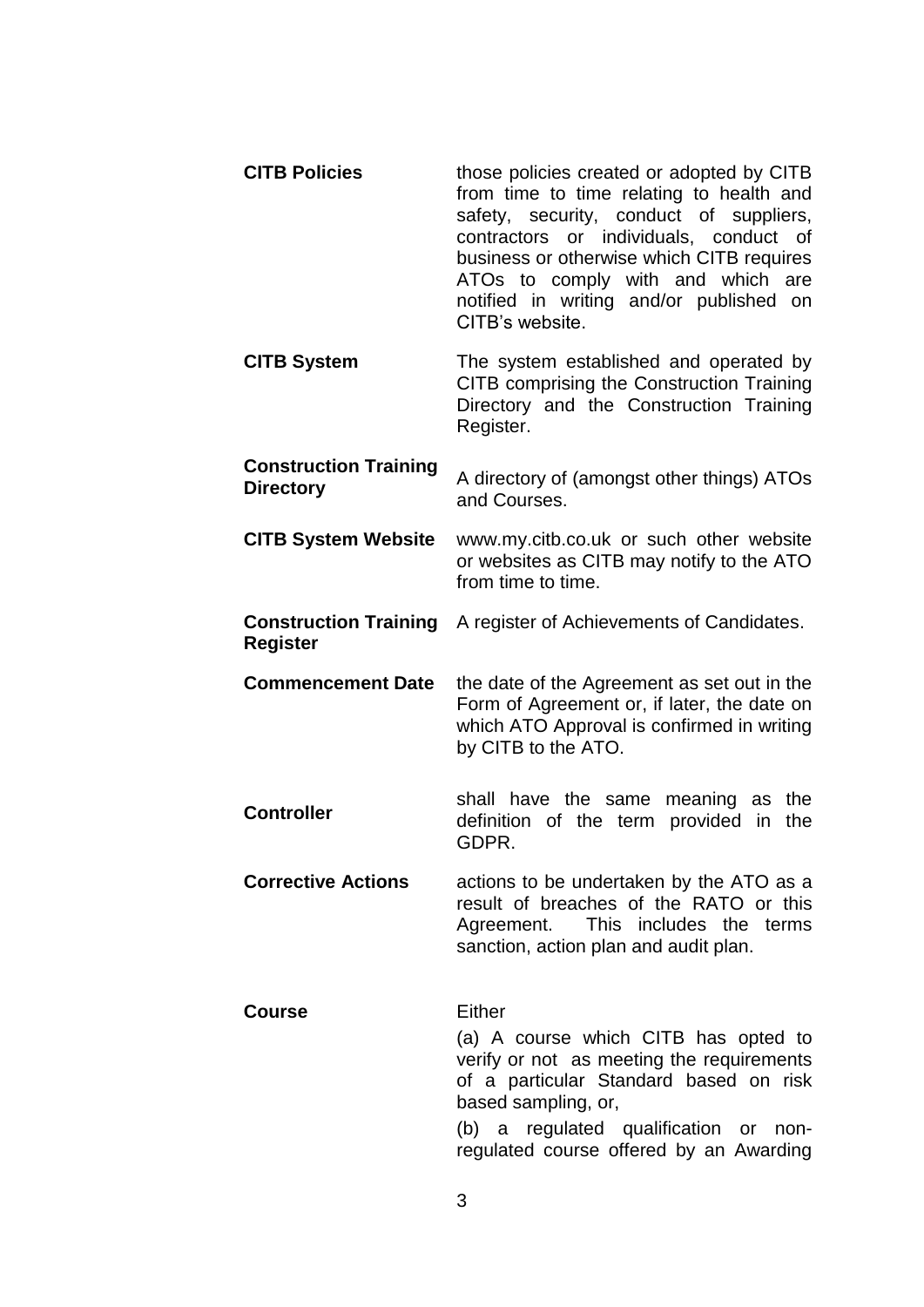|                                                                                                     | Organisation and approved by CITB for the<br>purpose of the CITB System, and includes<br>the respective parts of that qualification or<br>short course.<br>and which is described or referred to in a<br>Form of Agreement and which the ATO is<br>Approved to deliver.                                                                                                       |
|-----------------------------------------------------------------------------------------------------|-------------------------------------------------------------------------------------------------------------------------------------------------------------------------------------------------------------------------------------------------------------------------------------------------------------------------------------------------------------------------------|
|                                                                                                     | For the purposes of this definition, an<br>"Awarding Organisation" or "Awarding<br>Body" is an organisation regulated by<br>Office of Qualifications and Examinations<br>Regulation (Ofqual), the<br>Scottish<br>Qualifications Authority (SQA)<br>or<br>Qualifications Wales to assure quality of<br>delivery of training meeting National<br><b>Occupational Standards.</b> |
| <b>Course and System</b><br><b>Documentation or</b><br><b>Course and System</b><br><b>Documents</b> | the rules and requirements for the delivery<br>of Courses and/or access to and use of<br>CITB System and otherwise as set out or<br>referred to in the Form of Agreement<br>including, as applicable to each Course<br>and/or the CITB System, RATO and other<br>publications, specifications<br>and<br>requirements issued by CITB at any time.                              |
| <b>Data Loss Event</b>                                                                              | means any event that results, or may<br>result, in unauthorised access to Personal<br>Data held by the Supplier under this<br>Agreement, and/or actual or potential loss<br>and/or destruction of Personal Data in<br>breach of this Agreement, including any<br>Personal Data Breach.                                                                                        |
| <b>Data Protection</b><br><b>Impact Assessment</b>                                                  | means an assessment by the Controller of<br>the impact of the envisaged processing on<br>the protection of Personal Data.                                                                                                                                                                                                                                                     |
| <b>Data Protection</b><br><b>Officer</b>                                                            | have the same meaning as<br>shall<br>the<br>definition of the term provided in<br>the<br>GDPR.                                                                                                                                                                                                                                                                                |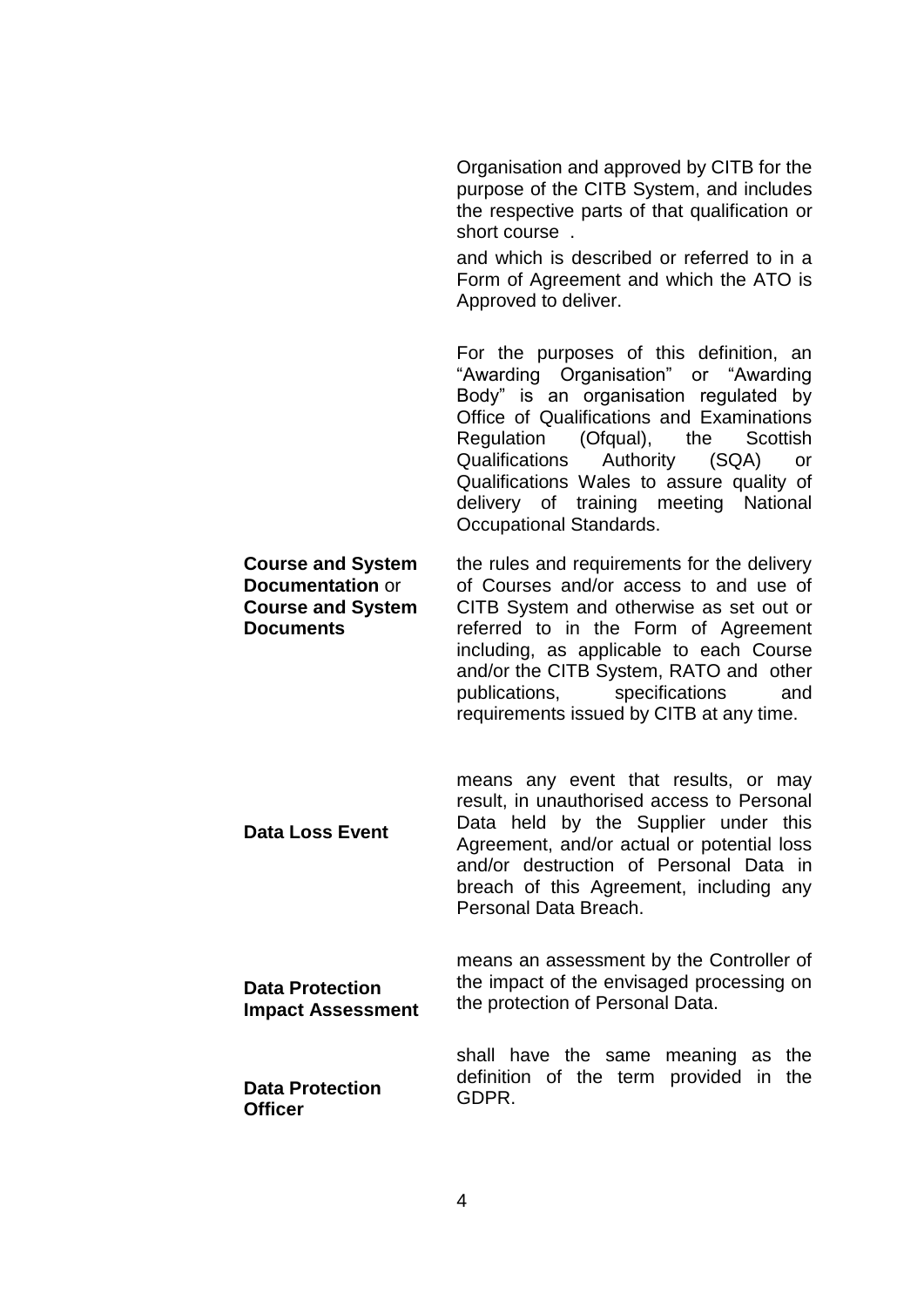| Data Subject                                  | shall have the same meaning as the<br>definition of the term provided in the<br>GDPR.                                                                                                                                                                                                                                                                                                                          |
|-----------------------------------------------|----------------------------------------------------------------------------------------------------------------------------------------------------------------------------------------------------------------------------------------------------------------------------------------------------------------------------------------------------------------------------------------------------------------|
| <b>Data Protection</b><br>Legislation         | means (i) the GDPR, the LED and any<br>applicable national implementing Laws as<br>amended from time to time (ii) the DPA<br>2018 to the extent that it relates to<br>processing of personal data and privacy;<br>(iii) all applicable Law about the processing<br>of personal data and privacy including<br>where applicable the guidance and codes<br>of practice issued by the Information<br>Commissioner. |
| <b>Dispute Resolution</b><br><b>Procedure</b> | the procedure set out in clause 11.                                                                                                                                                                                                                                                                                                                                                                            |
| <b>DPA 2018</b>                               | means the Data Protection Act 2018.                                                                                                                                                                                                                                                                                                                                                                            |
| <b>EIRs</b>                                   | the Environmental Information Regulations<br>2004 (SI 2004/3391) together with any<br>guidance and/or codes of practice issued<br>by the Information Commissioner or<br>relevant government department in relation<br>to such regulations.                                                                                                                                                                     |
| <b>Fees</b>                                   | the fees, charges and other sums payable<br>by the ATO to CITB under the Form of<br>Agreement and as published on the CITB<br>System Website from time to time.                                                                                                                                                                                                                                                |
| <b>FOIA</b>                                   | the Freedom of Information Act 2000, and<br>any subordinate legislation made under<br>the Act from time to time, together with any<br>guidance and/or codes of practice issued<br>by the Information Commissioner<br>or<br>relevant government department in relation<br>to such legislation.                                                                                                                  |
| <b>Force Majeure</b>                          | any cause affecting the performance by a<br>party of its obligations under<br>this<br>Agreement arising from acts, events,<br>omissions<br>or non-events<br>beyond<br>its<br>reasonable control, including acts of God,<br>riots, war, acts of terrorism, fire, flood,<br>storm or earthquake and any disaster, but<br>excluding any industrial dispute relating to<br>5                                       |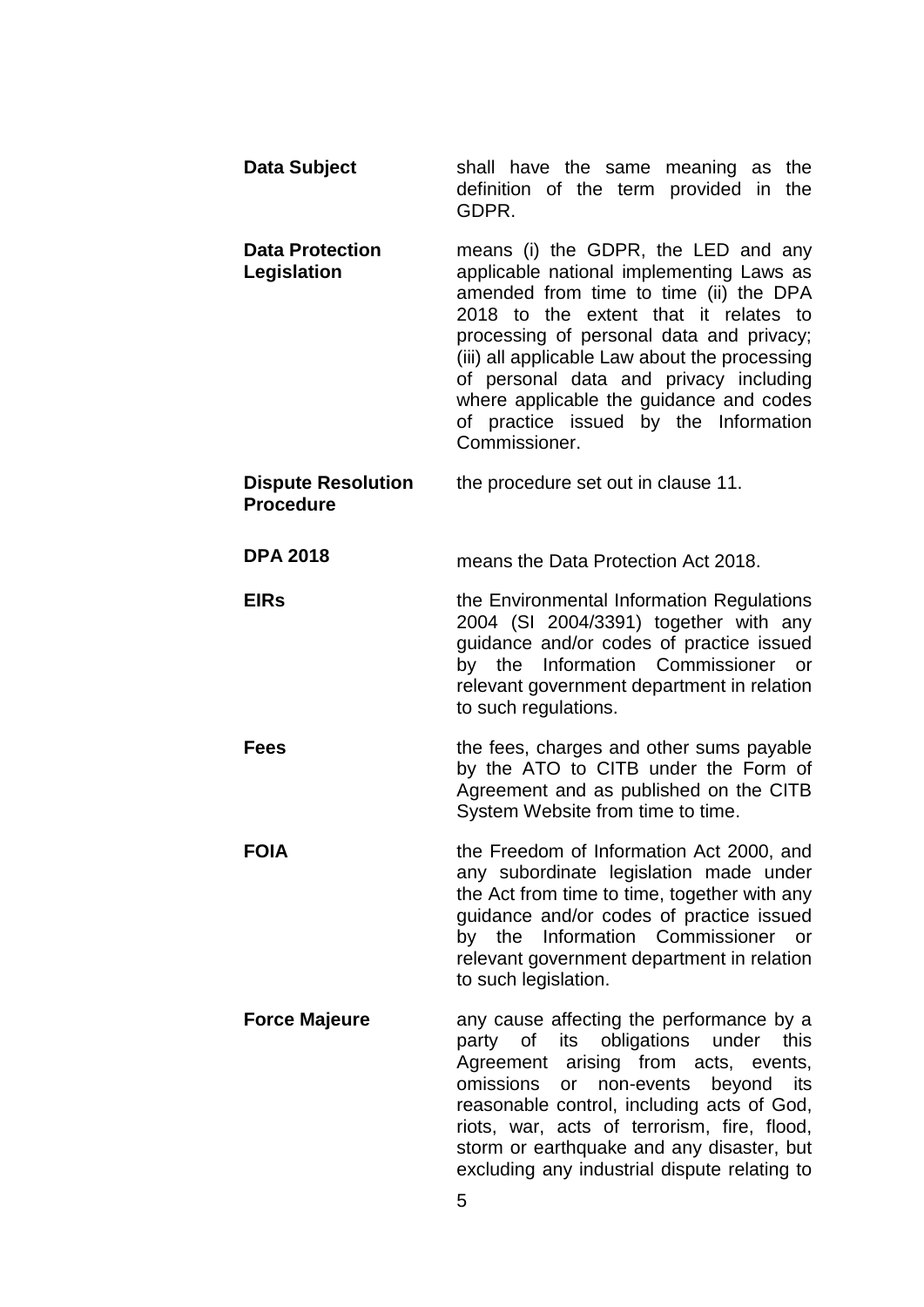the ATO, the ATO Personnel or any other failure in the ATO's supply chain.

- **Form of Agreement** the form of agreement agreed between the parties incorporating these Standard Terms.
- **GDPR** means the General Data Protection Regulation (Regulation (EU) 2016/679).

**Information** has the meaning given under section 84 of FOIA.

#### **Insolvency Event** where

- (a) the ATO suspends, or threatens to suspend, payment of its debts or is unable to pay its debts as they fall due or admits inability to pay its debts or (being a company or limited liability partnership) is deemed unable to pay its debts within the meaning of section 123 of the Insolvency Act 1986 or (being an individual) is deemed either unable to pay its debts or as having no reasonable prospect of so doing, in either case, within the meaning of section 268 of the Insolvency Act 1986 OR (being a partnership) has any partner to whom any of the foregoing apply;
- (b) the ATO commences negotiations with all or any class of its creditors with a view to rescheduling any of its debts, or makes a proposal for or enters into any compromise or arrangement with its creditors other than (being a company) for the sole purpose of a scheme for a solvent amalgamation of the ATO with one or more other companies or the solvent reconstruction of the ATO;
- (c) a petition is filed, a notice is given, a resolution is passed, or an order is made, for or in connection with the winding up of the ATO (being a company) other than for the sole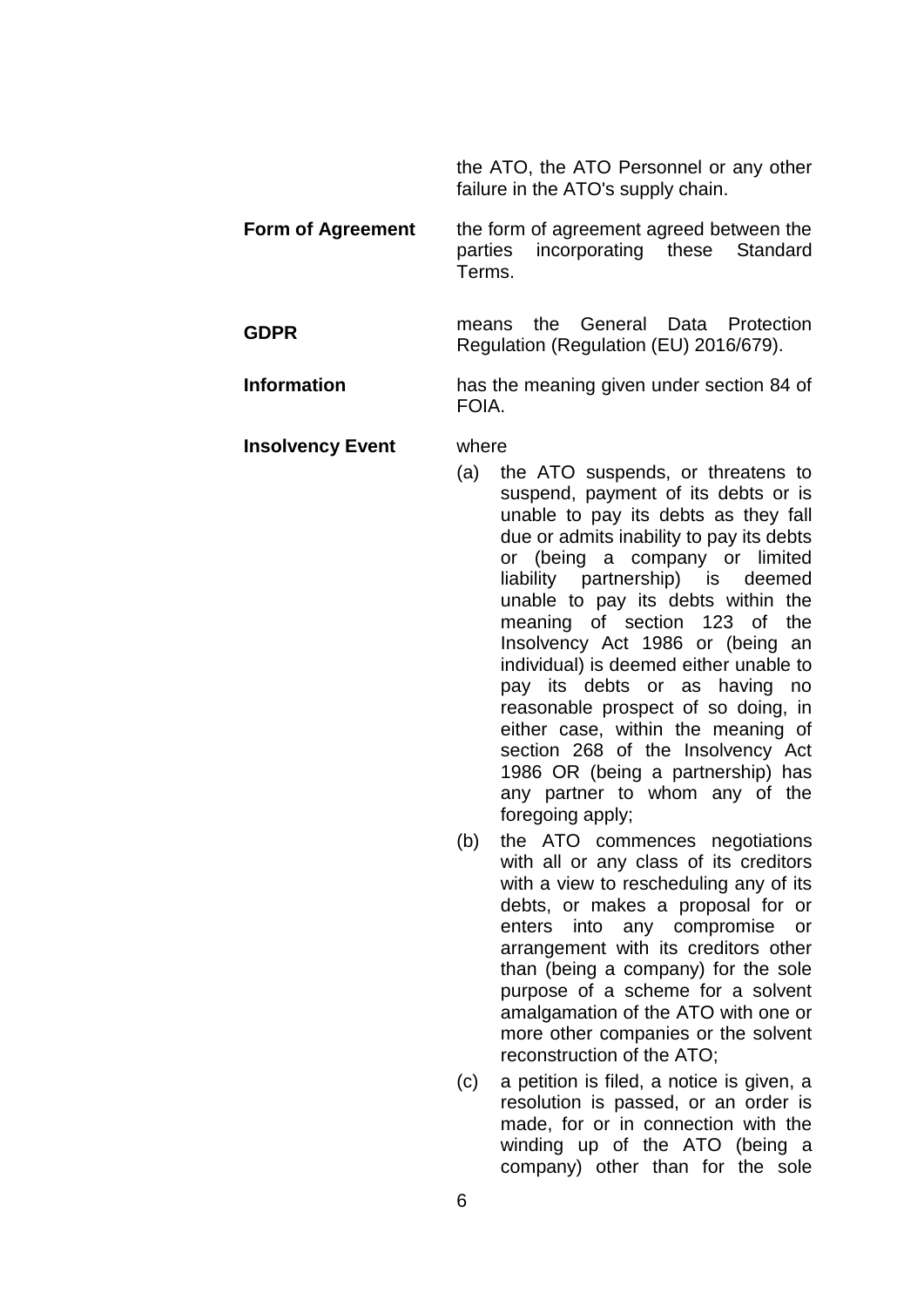purpose of a scheme for a solvent amalgamation of the ATO with one or more other companies or the solvent reconstruction of the ATO;

- (d) an application is made to court, or an order is made, for the appointment of an administrator, or if a notice of intention to appoint an administrator is given or if an administrator is appointed, over the ATO (being a company);
- (e) the holder of a qualifying floating charge over the assets of the ATO (being a company) has become entitled to appoint or has appointed an administrative receiver;
- (f) a person becomes entitled to appoint a receiver over the assets of the ATO or a receiver is appointed over the assets of the ATO;
- (g) the ATO (being an individual) is the subject of a bankruptcy petition or order;
- (h) a creditor or encumbrancer of the ATO attaches or takes possession of, or a distress, execution, sequestration or other such process is levied or enforced on or sued against, the whole or any part of the ATO's assets and such attachment or process is not discharged within 14 days;
- (i) any event occurs, or proceeding is taken, with respect to the ATO in any jurisdiction to which it is subject that has an effect equivalent or similar to any of the events mentioned in (a) to (h) (inclusive);
- **Intellectual Property** any and all intellectual property rights of any nature anywhere in the world whether registered, registerable or otherwise, including patents, utility models, trade marks, registered designs and domain names, applications for any of the foregoing, trade or business names,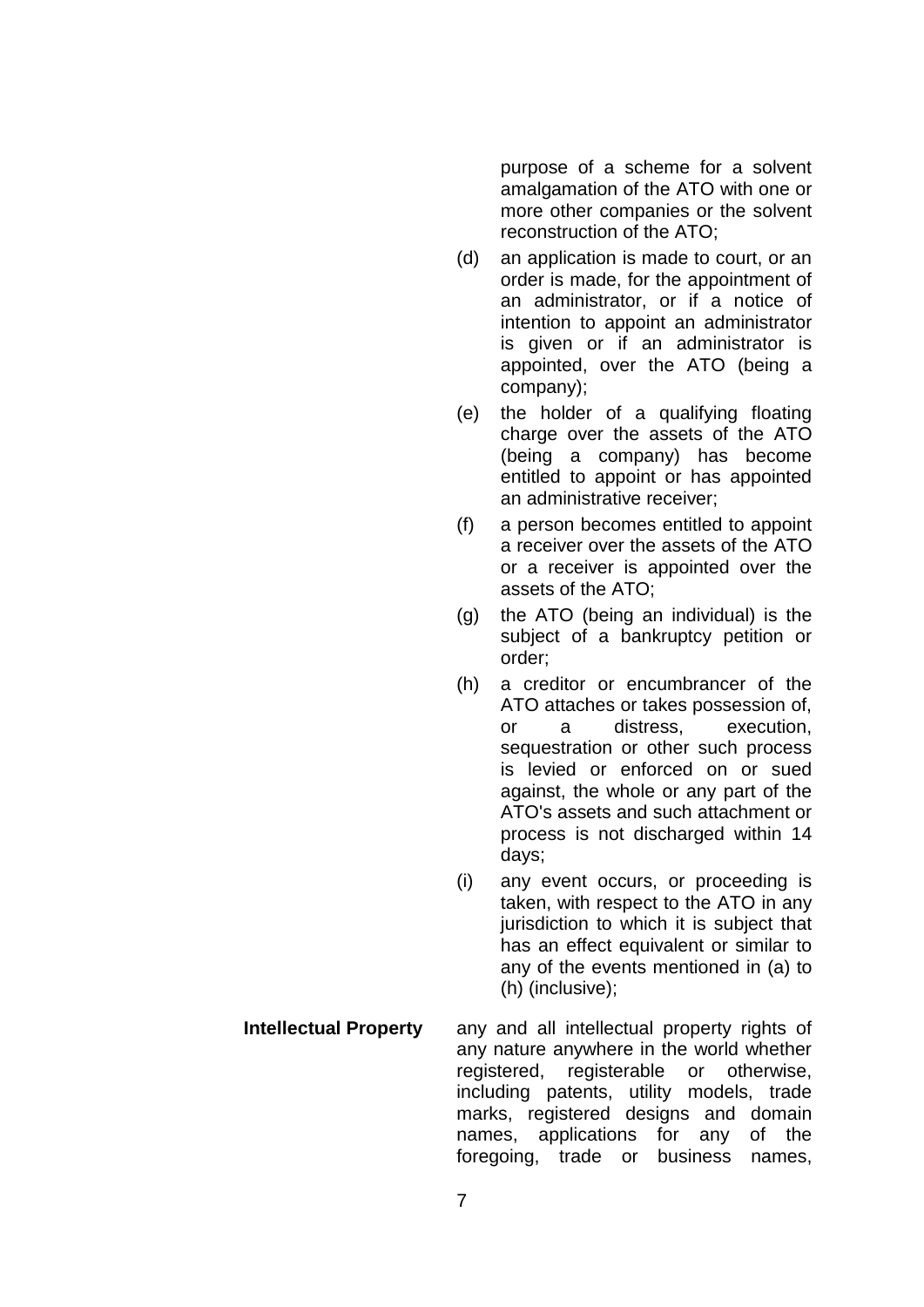goodwill, copyright and rights in the nature of copyright, design rights, rights in databases, moral rights, know-how and any other intellectual property rights which subsist in computer software, computer programs, websites, documents, information, techniques, business methods, drawings, logos, instruction manuals, lists and procedures and particulars of customers, marketing methods and procedures and advertising literature, including the "look and feel" of any websites.

**Law** any law, statute, subordinate legislation within the meaning of section 21(1) of the Interpretation Act 1978, bye-law, enforceable right within the meaning of section 2 of the European Communities Act 1972, regulation, order, mandatory guidance or code of practice, judgment of a relevant court of law, or directives or requirements of any regulatory body with which the ATO is bound to comply.

**LED**

- means Law Enforcement Directive (Directive (EU)2016/680).
- **Listed Trademarks** the UK registered trademarks listed in the Form of Agreement together with any related applications and associated unregistered trademarks.
- **Materials** the CITB System and any documentation (in any form of media) supplied or made available by CITB to the ATO in connection with approval of Courses (including, without limitation the Standards) and/or access, inputting to and use of CITB System or otherwise in connection with the performance of the ATO Obligations, and the exercise of rights and performance of obligation by CITB under or pursuant to the Agreement, including those made available online or electronically.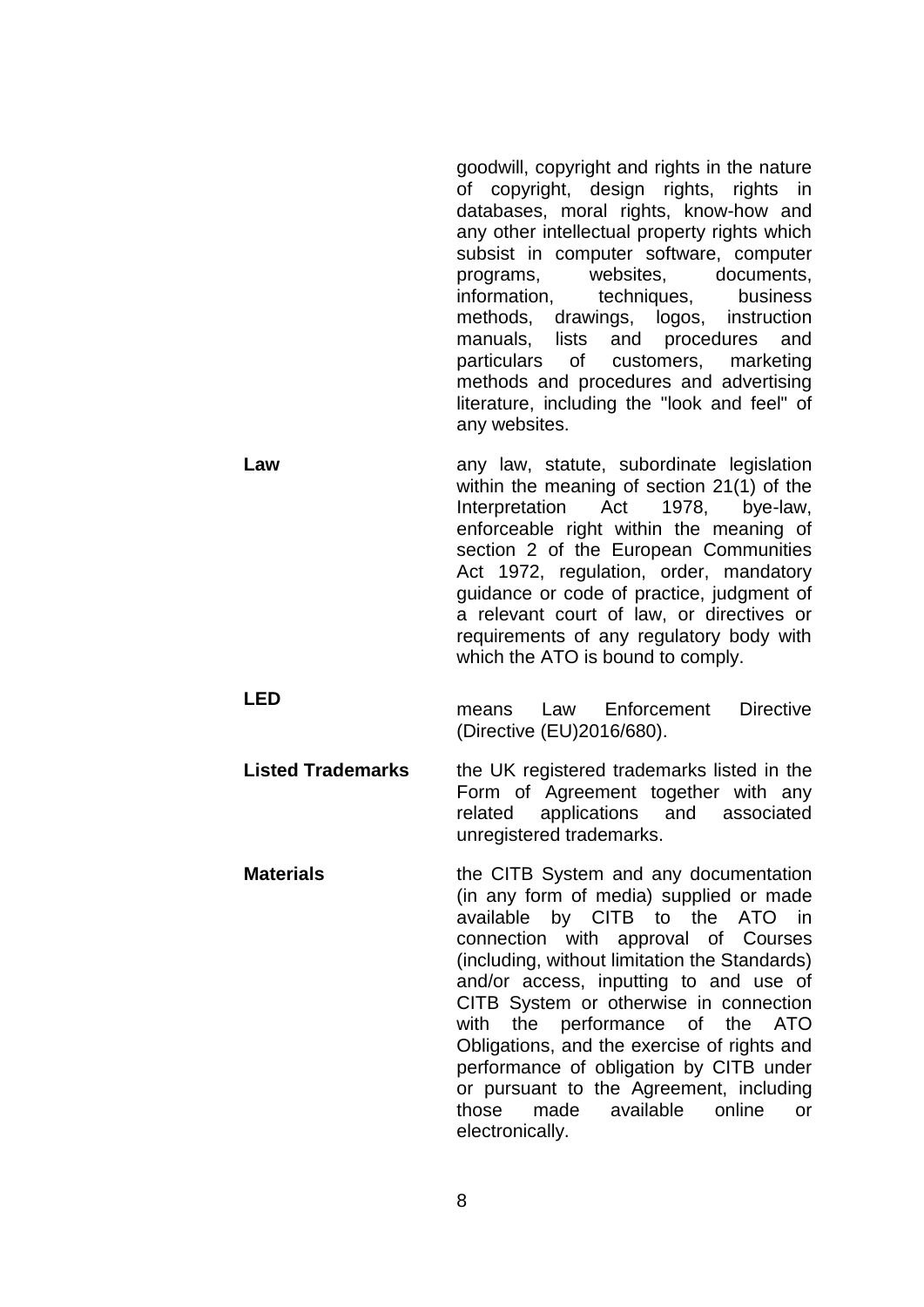- **Necessary Consents** all approvals, certificates, authorisations, permissions, licences, permits, regulations and consents necessary from time to time for the performance of the ATO Obligations including without limitation all appropriate planning permission necessary to operate from all its accredited facilities.
- **Personal Data** means any information relating to an identified or identifiable natural person ('data subject'); an identifiable natural person is one who can be identified, directly or indirectly, in particular by reference to an identifier such as a name, an identification number, location data, an online identifier or to one or more factors specific to the physical, physiological, genetic, mental, economic, cultural or social identity of that natural person.
- **Personal Data Breach** shall have the same meaning as the definition of the term provided in the GDPR.
- **Processor** shall have the same meaning as the definition of the term provided in the GDPR.
- **Protective Measures** means appropriate technical and organisational measures which may include: pseudonymising and encrypting Personal Data, ensuring confidentiality, integrity, availability and resilience of systems and services, ensuring that availability of and access to Personal Data can be restored in a timely manner after an incident, and regularly assessing and evaluating the effectiveness of such measures adopted by it.
- **RATO** The document or publication known as the Requirement for Approved Training Organisations, setting out the requirements with which ATOs must comply in the performance of this Agreement and including any additions or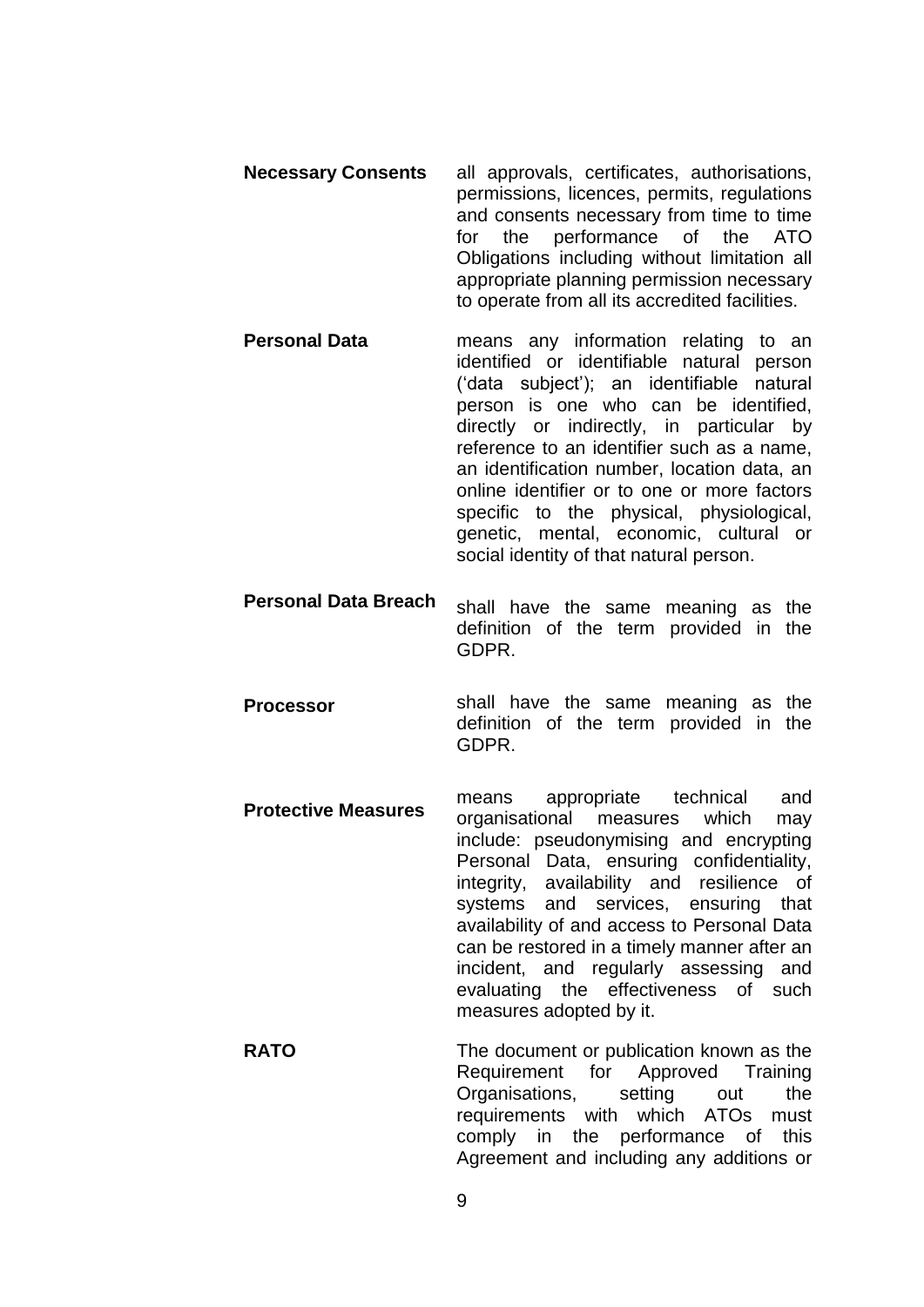changes to those requirements made by CITB from time to time, as published on the CITB System Website.

**Request for Information** a request for information or an apparent request under the Code of Practice on Access to Government Information, FOIA or the EIRs.

**Standard** When referring to Courses, means a standard set or approved by CITB for the purposes of the CITB System describing the level of learning or achievement which must be met by a Candidate.

**Sub-processor** means any third party appointed to process Personal Data on behalf of the Supplier related to this Agreement.

**Term** has the meaning given in clause [22.](#page-32-0)

- **Termination Date** the date of expiry or termination of this Agreement.
- **User terms and conditions** The User terms and conditions referred to in the Form of Agreement setting out the terms and conditions with which the ATO and each individual access the CITB System on the ATO's behalf must comply, as published on the CITB System Website

**Working Day** Monday to Friday, excluding any public holidays in England and Wales.

- 1.2 Clause, schedule and paragraph headings shall not affect the interpretation of this Agreement.
- 1.3 A **person** includes a natural person, corporate or unincorporated body (whether or not having separate legal personality) and that person's legal and personal representatives, successors and permitted assigns.
- 1.4 Any schedule to the Agreement forms part of it and shall have effect as if set out in full in the body of this Agreement and any reference to this Agreement includes the schedules.
- 1.5 A reference to a **company** shall include any company, corporation or other body corporate, wherever and however incorporated or established.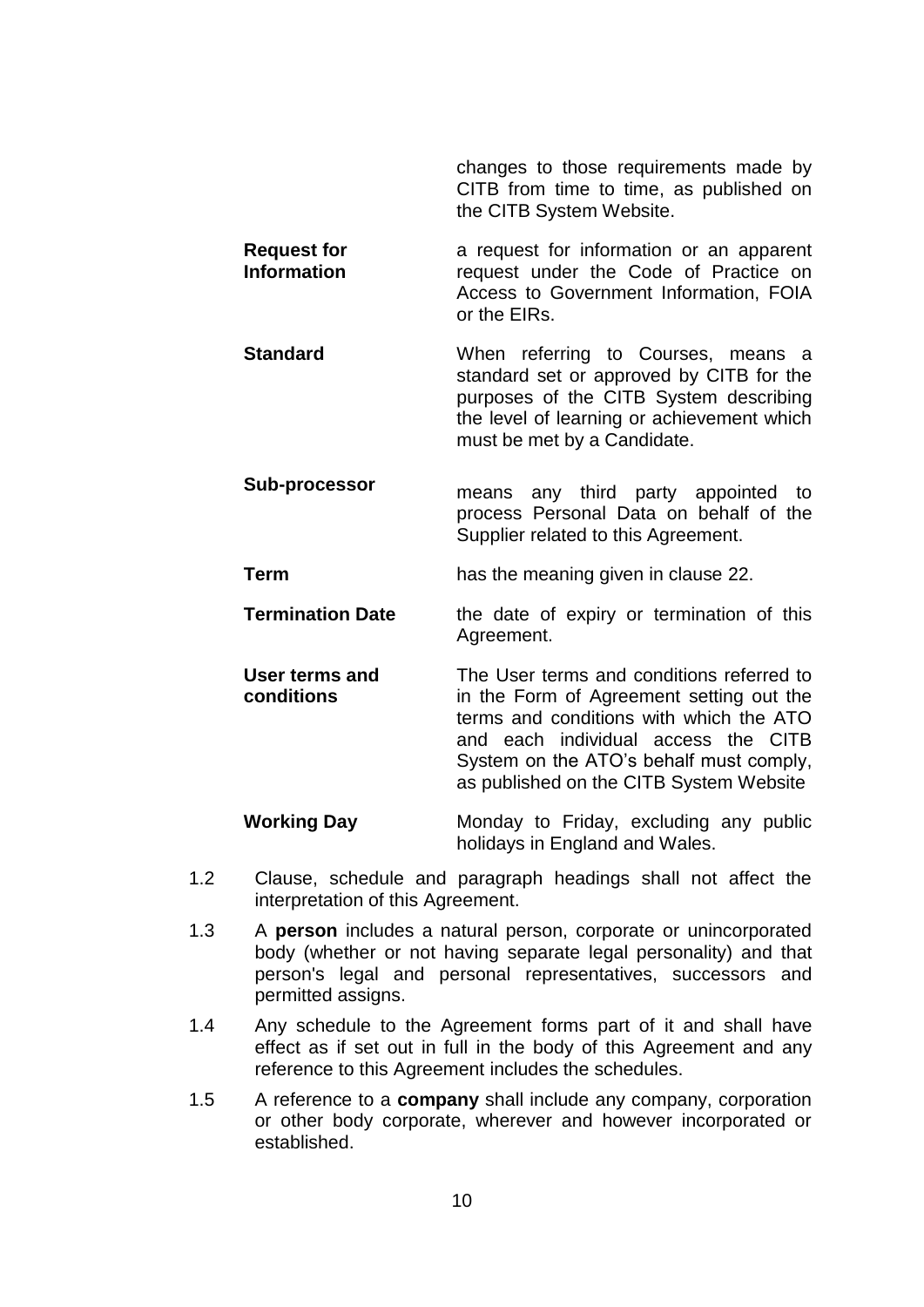- 1.6 Words in the singular shall include the plural and vice versa.
- 1.7 A reference to one gender shall include a reference to the other genders.
- 1.8 A reference to a statute or statutory provision is a reference to it as it is in force for the time being, taking account of any amendment, extension, or re-enactment and includes any subordinate legislation for the time being in force made under it.
- 1.9 A reference to **writing** or **written** includes e-mail.
- 1.10 Any obligation in this Agreement on a person not to do something includes an obligation not to agree or allow that thing to be done.
- 1.11 A reference to a document is a reference to that document as varied or novated (in each case, other than in breach of the provisions of this Agreement) at any time.
- 1.12 References to clauses and schedules are to the clauses and schedules of this Agreement; references to paragraphs are to paragraphs of the relevant schedule.
- 1.13 If there is any conflict or inconsistency in or between the documents comprising the Agreement, the order of priority of the documents shall be :
	- 1.13.1 RATO; then
	- 1.13.2 Any Special Conditions set out in the Form of Agreement, then
	- 1.13.3 These CITB ATO Agreement Standard Terms ; then
	- 1.13.4 The Form of Agreement.

#### <span id="page-12-0"></span>**2. PROVISION OF COURSE**

- 2.1 With effect from the Commencement Date CITB: :
	- 2.1.1 Approves the ATO to deliver each Course for the provision of education and training for persons employed or intending to be employed in the construction industry subject to and in accordance with the provisions of this Agreement, but only for as long as this Agreement continues in force; and
	- 2.1.2 Approves and grants licence to the ATO to access and use CITB System as set out in the Form of Agreement and RATO subject to terms and conditions of, and for the duration of, the Agreement, but not further or otherwise
- 2.2 The ATO agrees to provide the ATO Obligations and to exercise its rights and perform all its other obligations in accordance with the Agreement.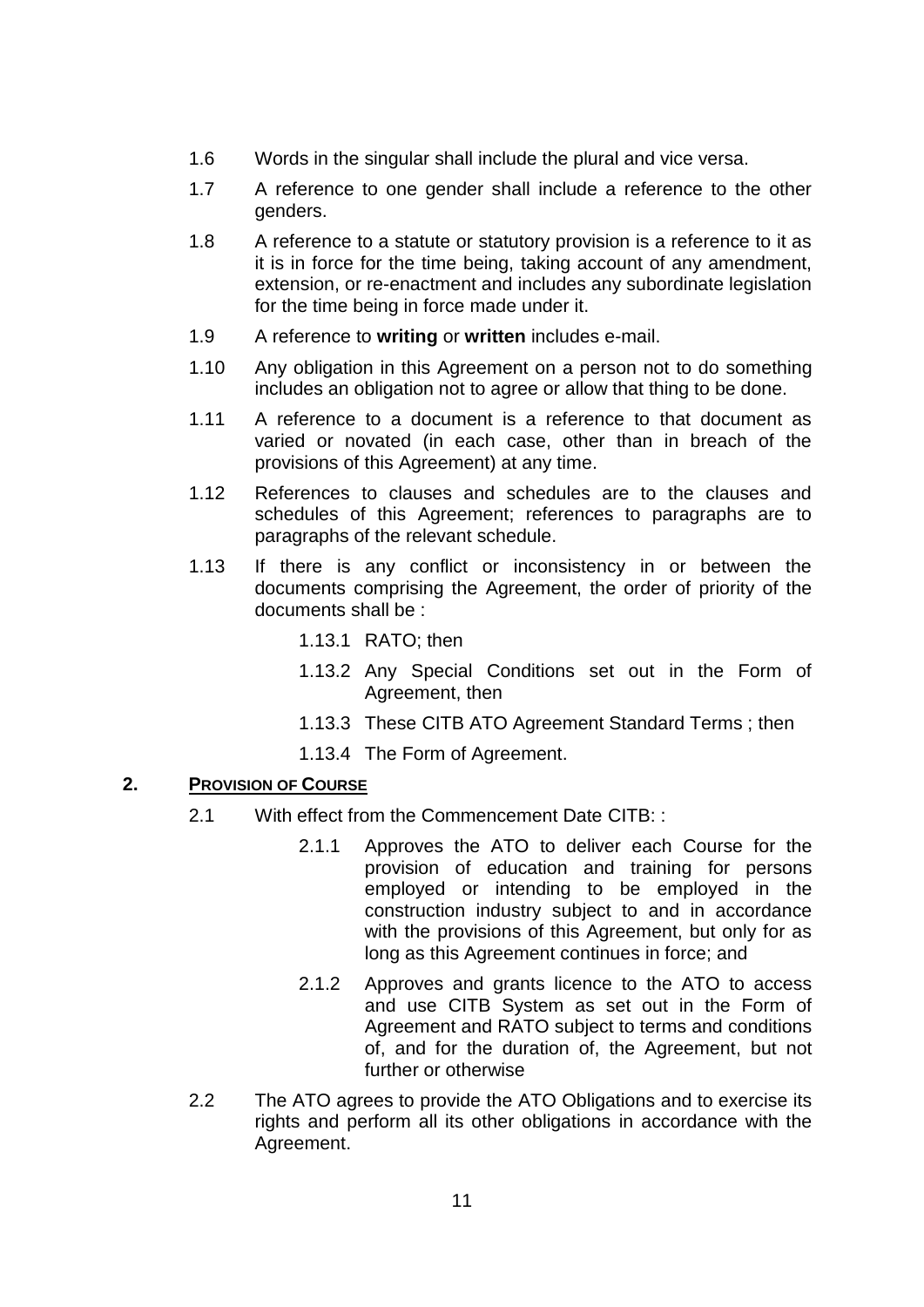- 2.3 The ATO Obligations to be provided by the ATO which has been given ATO Authorisation shall:
	- 2.3.1 where the ATO Premises are in Great Britain, be provided for persons employed or intending to be employed in the construction industry; and
	- 2.3.2 where the ATO Premises are outside Great Britain, be provided for persons employed or intending to be employed in the construction industry in Great Britain.
- <span id="page-13-1"></span>2.4 The ATO shall provide Courses, or procure that they are provided:
	- 2.4.1 with due care, skill and diligence;
	- 2.4.2 in accordance with all applicable Laws; and
	- 2.4.3 in accordance with the reasonable instructions of CITB.
- <span id="page-13-2"></span>2.5 The ATO shall access and use CITB System:
	- 2.5.1 To include the ATOs details, (including relevant Courses) in the Construction Training Directory;
	- 2.5.2 To update Candidates' Achievements on successful completion of a Course delivered by the ATO;
	- 2.5.3 To provide such other information as is required by and in accordance with RATO.
- 2.6 CITB may terminate the Agreement with immediate effect by giving written notice to the ATO if the ATO commits a breach of clause [2.4](#page-13-1) or [2.5](#page-13-2)
- 2.7 If the ATO does not comply with the provisions of this Agreement in any way, CITB may, without prejudice to its other rights, require the ATO to take, or to comply with, Corrective Actions.

## <span id="page-13-0"></span>**3. DUE DILIGENCE AND WARRANTIES**

- 3.1 The ATO acknowledges and confirms that:
	- 3.1.1 it has had an opportunity to carry out a thorough due diligence exercise in relation to the Course and has asked CITB all the questions it considers to be relevant, and has received all information requested by it from CITB, for the purpose of establishing whether it is able to deliver the Course in accordance with the terms of this Agreement;
	- 3.1.2 it has made and shall make its own enquiries to satisfy itself as to the accuracy and adequacy of any information supplied to it by or on behalf of CITB; and
	- 3.1.3 it has entered into this Agreement in reliance on its own due diligence.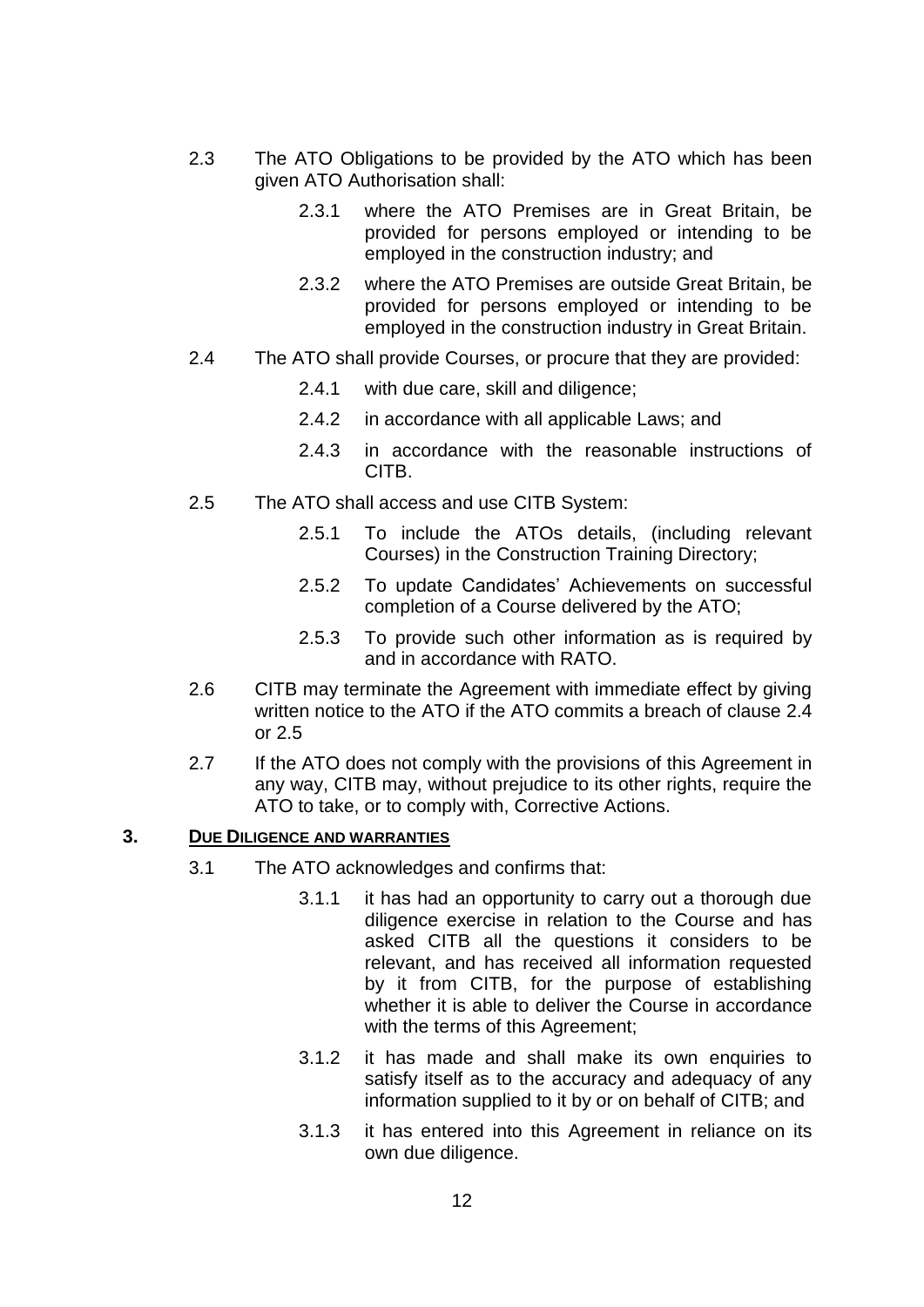- 3.2 Save as provided in this Agreement, no representations, warranties or conditions are given or assumed given by CITB in respect of any information which is provided to the ATO by CITB.
- 3.3 The ATO:
	- 3.3.1 warrants and represents that, as at the Commencement Date, all information contained or referred to in the ATO's Application Form remains true, accurate and not misleading, save as may have been specifically disclosed in writing to CITB prior to execution of the Agreement; and
	- 3.3.2 shall promptly notify CITB in writing any changes in any information provided by it to CITB.
- 3.4 The ATO warrants and represents that at all times it meets and will meet the ATO Criteria and the ATO Personnel have the necessary skills, expertise and capacity to perform the ATOs obligations and deliver the ATO Obligations.

#### <span id="page-14-0"></span>**4. USE OF CITB SYSTEM**

- 4.1 The ATO will:
	- 4.1.1 provide and/or upload all information reasonably required by CITB for inclusion in the CITB System in a timely manner and without delay.
	- 4.1.2 ensure that all the information that the ATO provides is accurate, up-to-date, complete and in a form reasonably acceptable to CITB. For the avoidance of doubt, it is a condition of this Agreement that the ATO will not provide any inaccurate, misleading or false information to CITB and/or upload any inaccurate, misleading or false information to the CITB System.
	- 4.1.3 will keep confidential and personal to the ATO and not to be shared with any third party any passwords, access codes or similar provided by CITB to the ATO in order for the ATO to be able to upload information to the CITB System. The ATO further agrees that it will be solely responsible for and will indemnify CITB against any consequences including the compromise, loss, disclosure, modification or unauthorised use of the CITB System which arise from the ATO's breach of this clause.
	- 4.1.4 If for reasons beyond its reasonable control the ATO is unable to upload information to the CITB System, notify CITB of the same in writing and provide details as to 1) why it is unable to provide the information requested, 2) actions that the ATO is undertaking to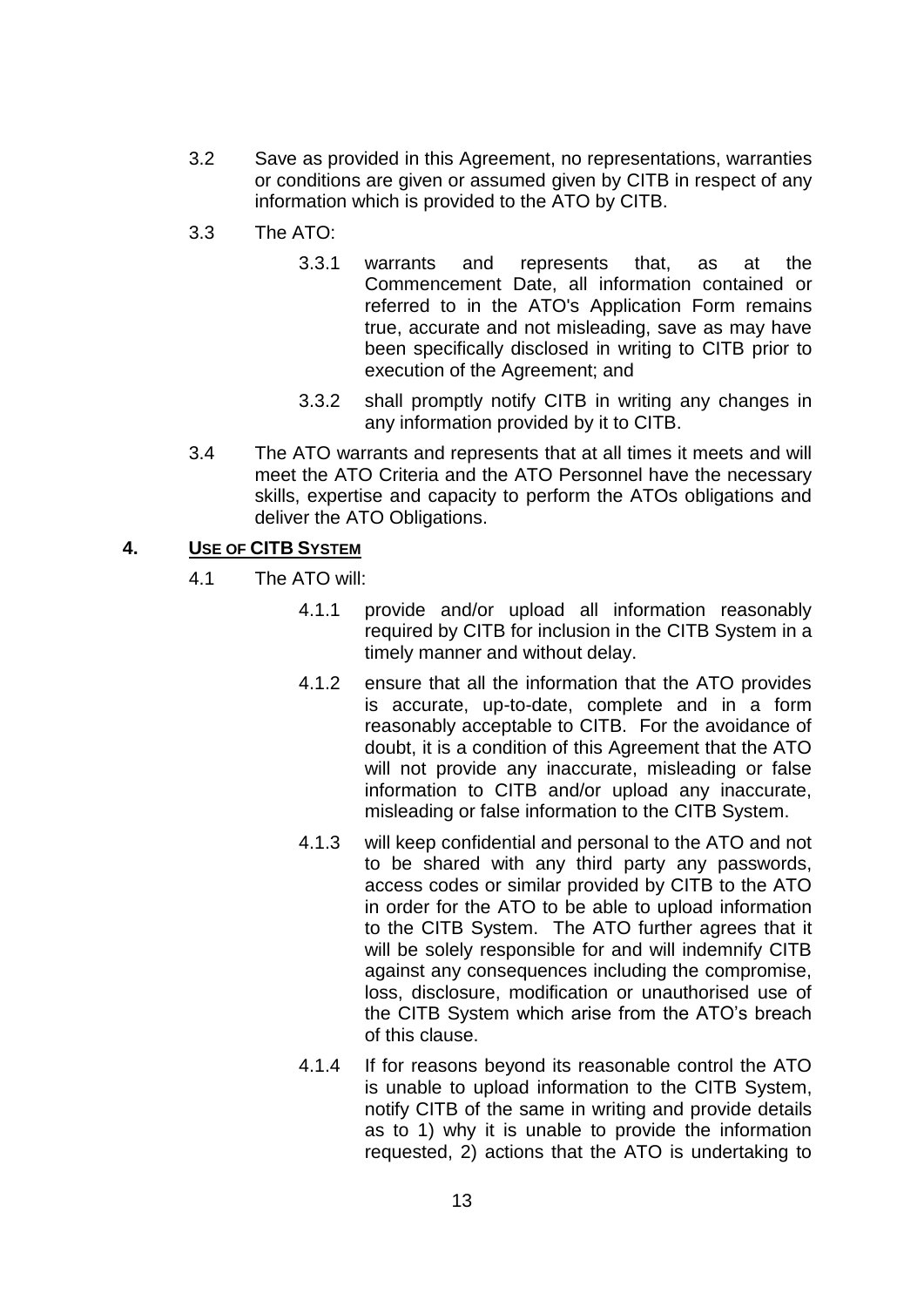rectify the delay and 3) the anticipated length of the delay (if known). CITB will use reasonable CITB will use reasonable endeavours to assist the ATO to gain access to the CITB System.

- 4.1.5 not use information gained from the CITB System for commercial gain.
- 4.1.6 comply, and shall procure that each individual authorised to access the CITB System (or any part of it) on the ATO's behalf complies, at all times with the User terms and conditions.
- 4.1.7 ensure that throughout the Term of this Agreement, the ATO shall use the latest anti-virus definitions available from an industry accepted anti-virus software vendor to check for and to delete malicious software from the ATOs computer systems, databases and environment ("**ATO's ICT**").
- 4.1.8 ensure that in the event that malicious software transmitted from the ATO's ICT causes loss of operational efficiency or loss of or corruption of data held on the CITB System, the parties will assist each other to mitigate any losses and to restore the CITB System to its desired operating efficiency. All costs reasonably incurred in doing so shall be borne by the ATO.
- 4.1.9 be responsible for ensuring that the ATO's ICT meets all relevant technical specifications necessary to use the CITB System, is compatible with the CITB System and is capable of running the CITB System content. The ATO must not attempt to interfere in any way with the proper working of the CITB System and in particular the ATO must not attempt to circumvent security, tamper with, hack into, or otherwise disrupt any computer system, server, website, router, or any other internet connected device.
- 4.1.10 not store, distribute or transmit any material through the CITB System that is unlawful, harmful, threatening, defamatory, obscene, infringing, harassing or racially or ethnically offensive; facilitates illegal activity; depicts sexually explicit images; or promotes unlawful violence, discrimination based on race, gender, colour, religious belief, sexual orientation, disability, or any other illegal activities;
- 4.1.11 limit access to the CITB System to those of its employees who are required, and to the extent so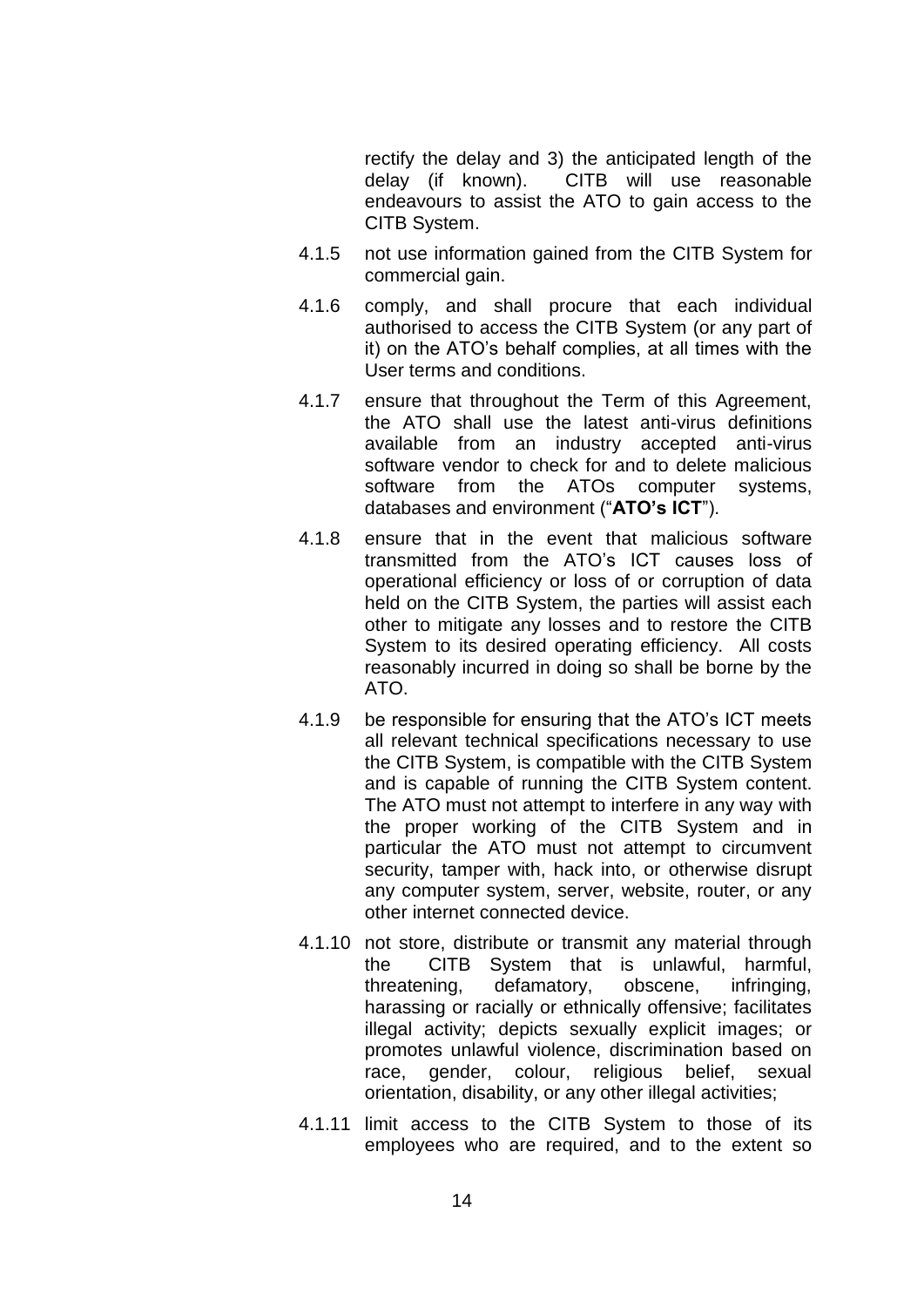required, to use the CITB System in the performance of their roles;

- 4.1.12 not use the CITB System for any purpose contrary to any law or regulation or any regulatory code, guidance or request;
- 4.1.13 not extract, reutilise, use, exploit, redistribute, disseminate, copy or store data or information held in the CITB System the for any purpose not expressly permitted by the Agreement;
- 4.1.14 except to the extent permitted by any applicable law, not copy, modify, decompile, reverse engineer or create derivative works from the Software; and
- 4.1.15 will not share, sub-licence, assign, transfer or in any other manner deal with its right to access and use the CITB System except as expressly set out in the Agreement.

#### 4.2 CITB will

- 4.2.1 provide the ATO with access to the CITB System in order to enable the ATO to upload the information.
- 4.2.2 use reasonable endeavours to ensure that the ATO has uninterrupted access the CITB System. However, CITB gives no warranty in relation to the same and will not accept any liability in relation to service disruptions or downtime.
- 4.2.3 endeavour to maximise the quality of information held on the CITB System but CITB will not be liable for any errors, omissions, inaccurate or corrupt information, including but not limited to, the transmission of information over electronic networks.
- 4.2.4 be responsible for the maintenance and upkeep of the Construction Training Register and the Construction Training Directory.

#### <span id="page-16-0"></span>**5. CHANGES TO COURSES AND COURSE AND SYSTEM DOCUMENTATION**

- 5.1 CITB may at any time
	- 5.1.1 update, amend, alter or supplement the Standards appertaining to any Course (a "Change"); or
	- 5.1.2 withdraw approval for a Course where the standard appertaining to that Course has been withdrawn;

and the following provisions shall apply:

5.1.3 CITB will publish the changes to the Standard and/or the Course and CITB System Documentation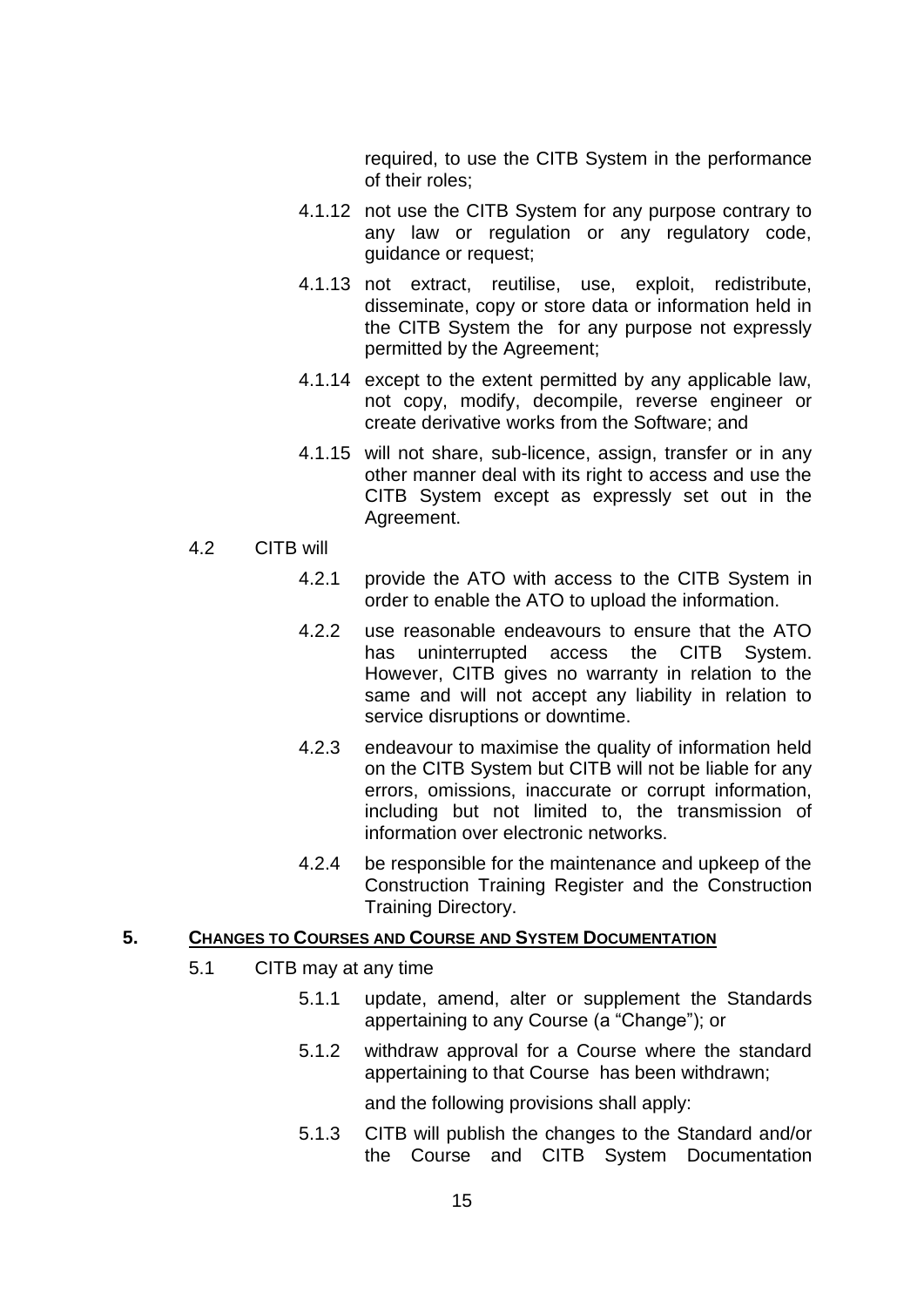published on its website and where practicable endeavour to notify the ATO of the change.

- 5.1.4 Where the Change is a Mandatory Change, being a change where the substantive reason for the change is to comply and/or to ensure future compliance with Law, CITB will endeavour to give as much notice as is practicable (up to 30 days' notice) according to the nature of the change and the requirement of the Law necessitating the change.
- 5.1.5 If a Change will have a material adverse effect on the ATO or its provision of the ATO Obligations, including a change to or withdrawal of a Standard then, unless it is a Mandatory Change, CITB shall provide the ATO with 30 days' notice of the change (a "Change Notice").
- <span id="page-17-1"></span>5.1.6 If an ATO does not accept the change notified by a Change Notice, the ATO may, before expiry of the Change Notice, give notice to CITB in writing of that fact and this Agreement shall automatically and without requirement for further notice terminate 90 days after the date of the service of that notice by the ATO. The Change will not apply during the termination notice period.
- 5.1.7 Unless the ATO serves notice in accordance clause [5.1.6,](#page-17-1) or the Change does not have a material adverse effect on the ATO, the Change will and for all purposes shall be deemed to be effective from the expiry of the Change Notice or, where a Change Notice is not required to be issued, 30 days after the changes to the CITB System Website have been made.
- 5.1.8 The ATO is advised regularly (and in any event not less than once in each month) to check the CITB System Website for changes to the Courses, the Standards and/or Course and System Documentation.
- 5.1.9 The ATO shall implement the Change at its own cost.
- 5.2 CITB will have no other liability to the ATO in respect of a Change,
- 5.3 The ATO shall not be permitted to alter Courses without CITB's prior written agreement.
- <span id="page-17-0"></span>**6. COMPLIANCE**
	- 6.1 The ATO shall ensure that all Necessary Consents are in place to deliver Courses and shall at all times comply with all conditions and other provisions relative to each Necessary Consent and ensure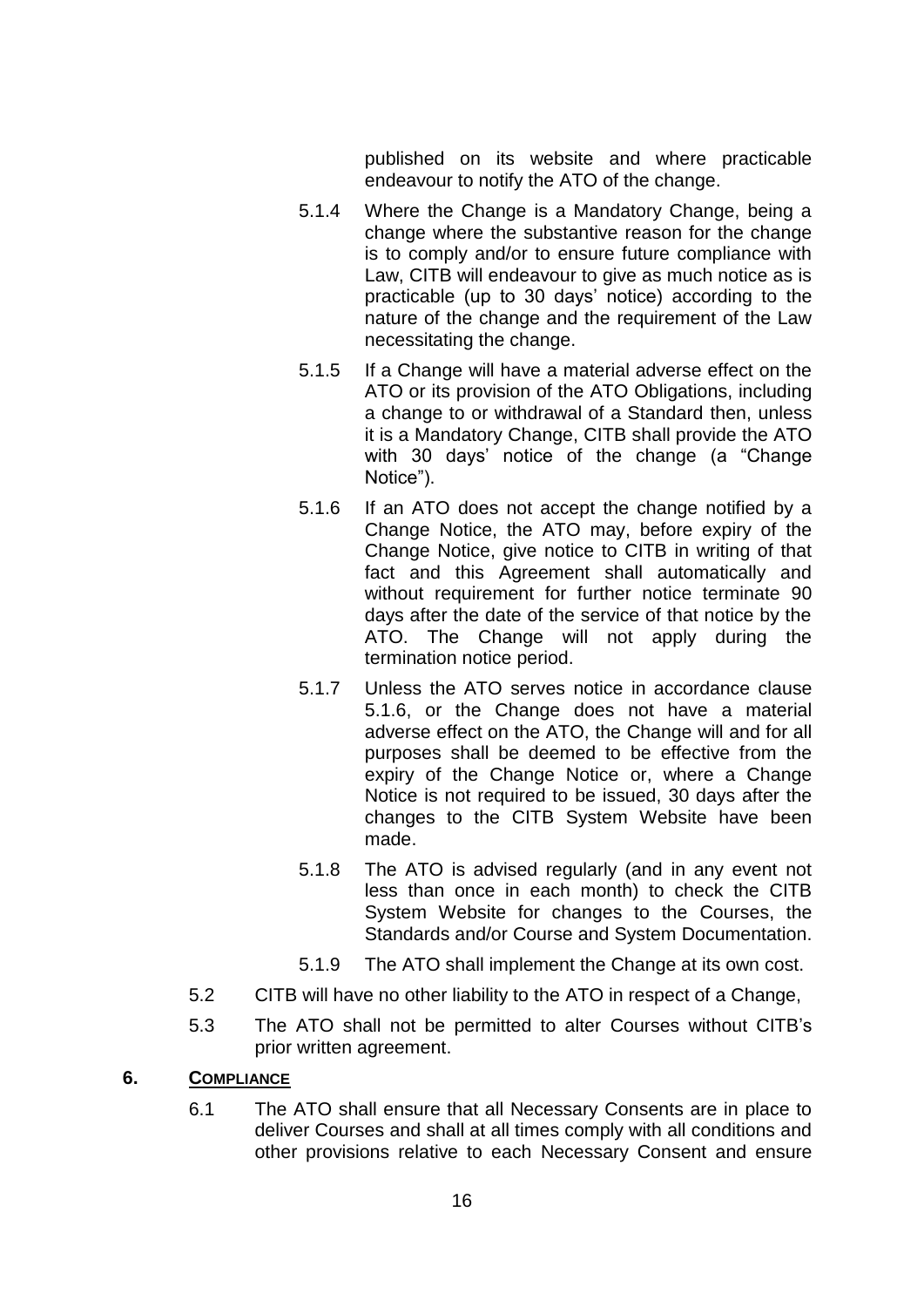that each Necessary Consent remains current and valid throughout the Term of this Agreement.

- 6.2 The ATO shall perform its obligations under this Agreement (including those in relation to the ATO Obligations) in accordance with:
	- 6.2.1 all applicable Law regarding health and safety;
	- 6.2.2 CITB Policies and Necessary Consents; and
	- 6.2.3 all applicable anti-slavery and human trafficking laws, statutes, regulations and codes from time to time in force including but not limited to the Modern Slavery Act 2015.
- 6.3 Without limiting the general obligation set out in clause 2, the ATO shall (and shall procure that the ATO Personnel shall):
	- 6.3.1 perform its obligations under this Agreement in accordance with:
		- (a) all applicable equality law (whether in relation to race, sex, gender reassignment, age, disability, sexual orientation, religion or belief, pregnancy, maternity or otherwise); and
		- (b) CITB's equality and diversity policy as provided or made available to the ATO from time to time;
	- 6.3.2 take all necessary steps, and inform CITB of the steps taken, to prevent unlawful discrimination designated as such by any court or tribunal, or the Equality and Human Rights Commission or (any successor organisation); and
	- 6.3.3 at all times comply with the provisions of the Human Rights Act 1998 in the performance of this Agreement. The ATO shall also undertake, or refrain from undertaking, such acts as CITB requests so as to enable CITB to comply with its obligations under the Human Rights Act 1998.

## <span id="page-18-0"></span>**7. PREVENTION OF FRAUD**

- 7.1 The ATO shall not, and shall procure that ATO Personnel do not, during the term of this Agreement:
	- 7.1.1 defraud, attempt to defraud or conspire to defraud CITB;
	- 7.1.2 act dishonestly in the delivery of Course(s)
	- 7.1.3 act dishonestly in entering details onto CITB System including (without limitation) details of Candidates and their achievement ; or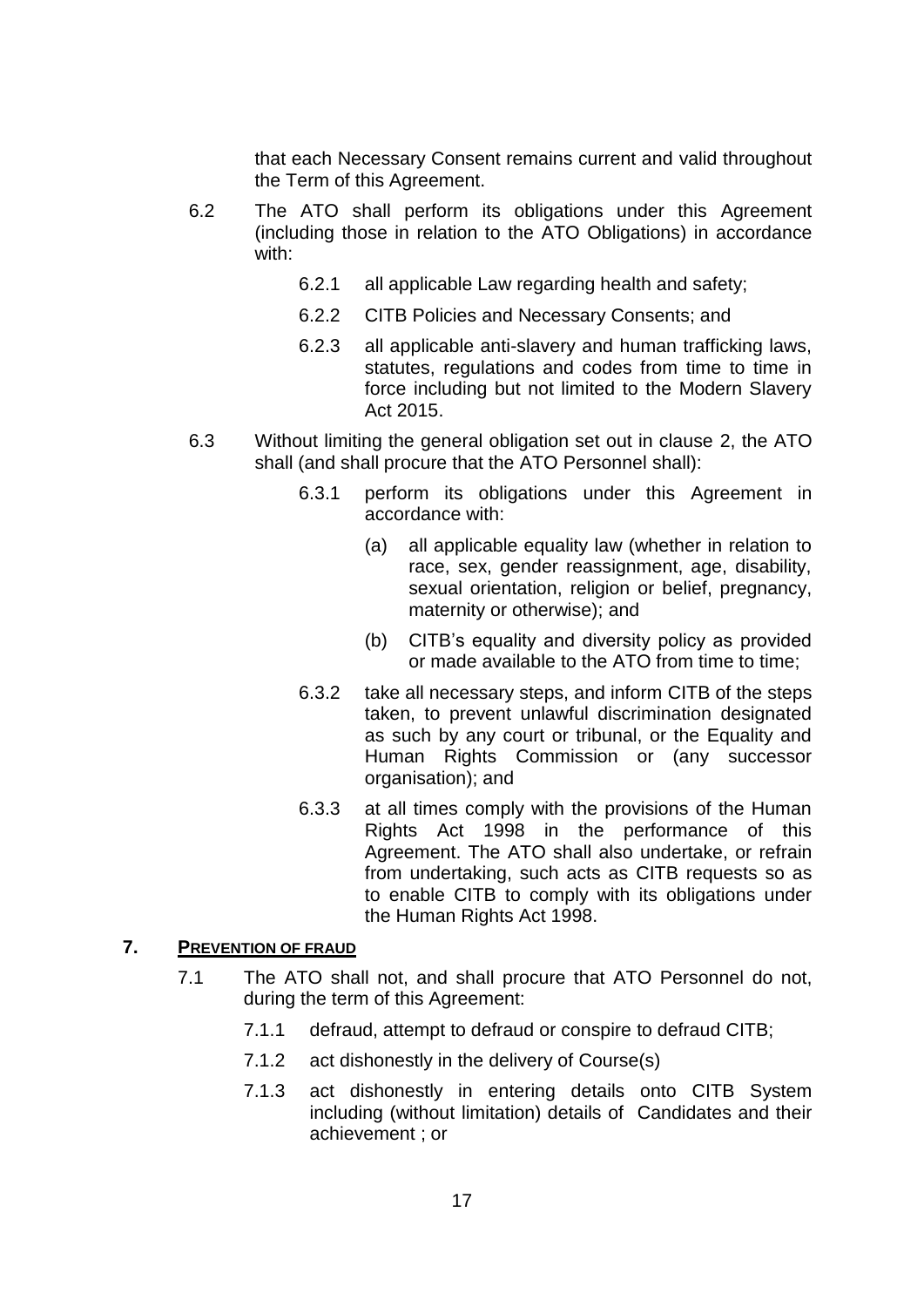- 7.1.4 take any actions which, in the reasonable opinion of CITB, bring or are likely to bring CITB's name or reputation into disrepute.
- 7.2 The ATO shall during the term of this Agreement establish, maintain and enforce policies and procedures which are adequate to ensure compliance with clause 7.1.
- 7.3 The ATO shall immediately notify CITB in writing if it becomes aware of any breach of clause 7.1 and/or 7.2.
- 7.4 If the ATO is in default under clauses 7.1 and/or 7.2, CITB may by notice:
	- 7.4.1 require the ATO to remove from performance of this Agreement any ATO Personnel whose acts or omissions have caused the default;
	- 7.4.2 immediately suspend this Agreement in accordance with clause 21; or
	- 7.4.3 immediately terminate this Agreement.

#### <span id="page-19-0"></span>**8. FEES AND PAYMENT**

- 8.1 The ATO shall pay the Fees set out or referred to in the Form of Agreement. Unless otherwise specifically stated, all Fees shall be exclusive of Value Added Tax or any other sales tax applicable in any jurisdiction, which shall be payable in addition.
- 8.2 CITB reserves the right to vary the Fees at any time on notice in writing to the ATO. Notice shall be given by CITB amending the Fees schedule or other provisions in the RATO or published on CITB's website detailing the Fees and may notify the ATO of such change by notice on its website, in writing or by e-mail, or by any other means it deems appropriate.
- 8.3 Approval for any period during the continuance of this Agreement shall be subject to due and prompt payment of Fees.
- 8.4 Unless otherwise expressly stated, refunds will not be provided to the ATO in respect of any Fees paid or payable from time to time.
- 8.5 All payments required to be made by the ATO pursuant to the Agreement shall be made in GBP and shall be subject to, and made in accordance with, this invoicing and payments section in these Standard Terms and/or the Form of Agreement as updated from time to time.
- 8.6 CITB will invoice the ATO for Fees incurred and becoming due from time to time, and the ATO shall pay CITB any sums due under such an invoice no later than a period of 30 days from the date of the invoice. If the ATO defaults in payment, and without prejudice to any other remedy CITB may have, the ATO shall pay interest on any monies overdue for payment at the rate prescribed by the Late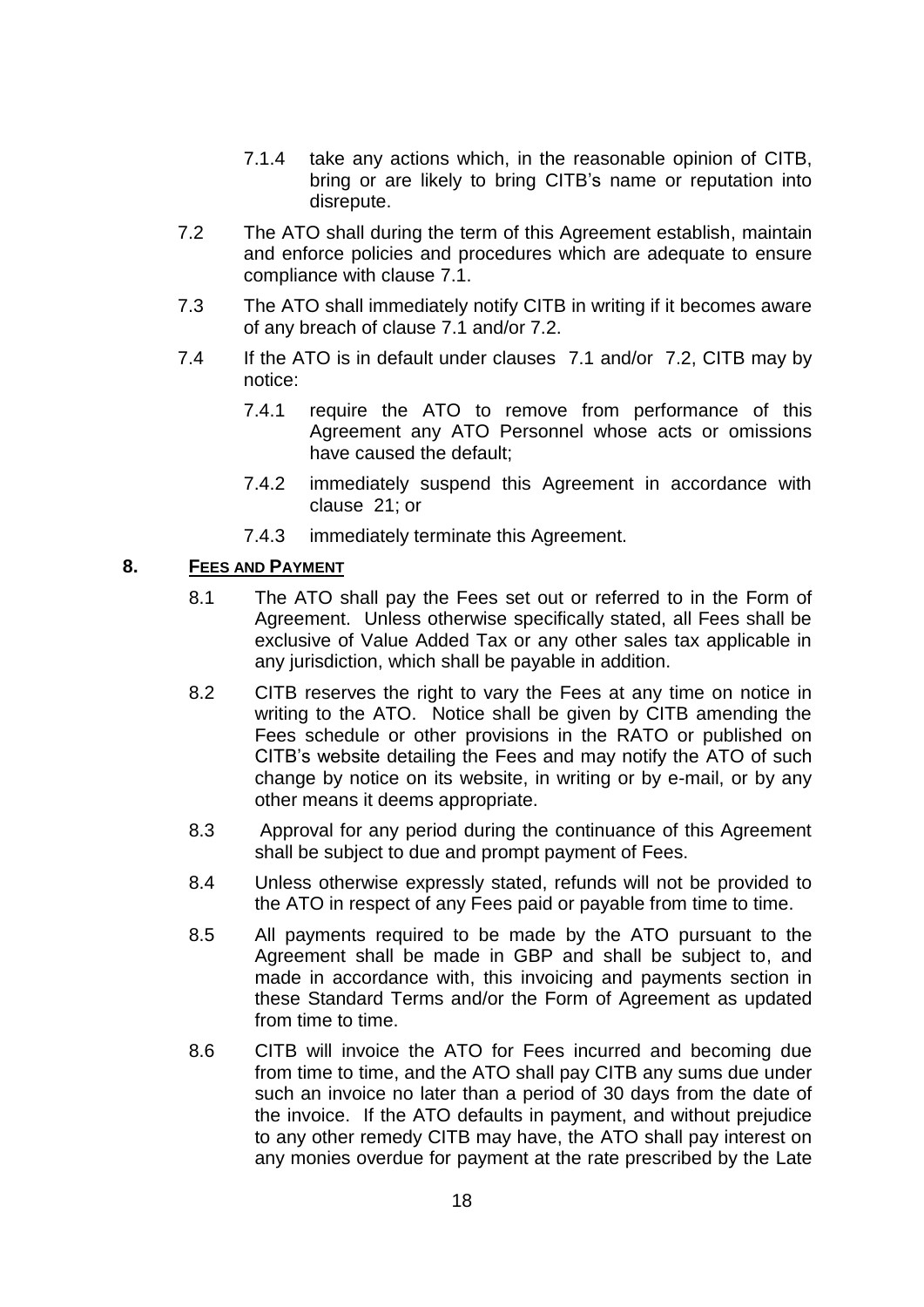Payment of Commercial Debts Regulations 2013 (SI 2013/395) as amended or replaced from time to time.

## <span id="page-20-2"></span><span id="page-20-0"></span>**9. QUALITY ASSURANCE (MONITORING AND AUDIT)**

- 9.1 CITB will monitor and audit the ATO to quality assure the delivery of Courses, accuracy of records, accuracy and timeliness of entry of Candidate Achievement data to the Construction Training Register, compliance with RATO and performance of this Agreement by the ATO and may, at its absolute discretion, conduct unannounced visits, inspections, desk based audits and mystery shops, in addition to its general rights of audit to uphold the quality of the delivery of Courses and the inputting of data and to ensure that they are carried out in accordance with the Agreement. ("Quality Assurance Review").
- 9.2 The ATO shall co-operate, and shall procure that the ATO Personnel co-operate, with CITB in carrying out the Quality Assurance Review referred to in clause [9.1](#page-20-2) at no additional charge to CITB.
- 9.3 The ATO shall ensure that CITB representatives are permitted access to all parts of ATO Premises, and to ATO Personnel, and that all records relating to the ATO Obligations are made available for inspection and copying, and that all information reasonably required by CITB is provided promptly on request.
- 9.4 The ATO shall from time to time submit such documents as are requested by CITB within reasonable timescales to facilitate desk based auditing.
- 9.5 CITB shall act on the outcome(s) of its Quality Assurance Review under this clause [9](#page-20-0) and shall take any action as it deems reasonably necessary, including requiring the ATO to take Corrective Action(s), revoking Approval of the ATO or declining to renew Approval or the Agreement, provided always that CITB acts in accordance with any processes specified in the Agreement.
- 9.6 CITB retains the right to revoke or suspend Approval of the ATO or decline to renew approval or registration:
	- 9.6.1 pending the outcome of an investigation into any serious breach of the Agreement including the Course and System Documentation; and/or
	- 9.6.2 if the ATO does not fully comply with the requirements of this clause [9.](#page-20-0)

## <span id="page-20-1"></span>**10. VARIATION**

No variation of this Agreement shall be effective unless it is in writing and signed by the parties (or their Authorised Representatives). For the avoidance of doubt, this clause does not apply to changes to the Courses and Course and System Documentation, or Fees, which shall automatically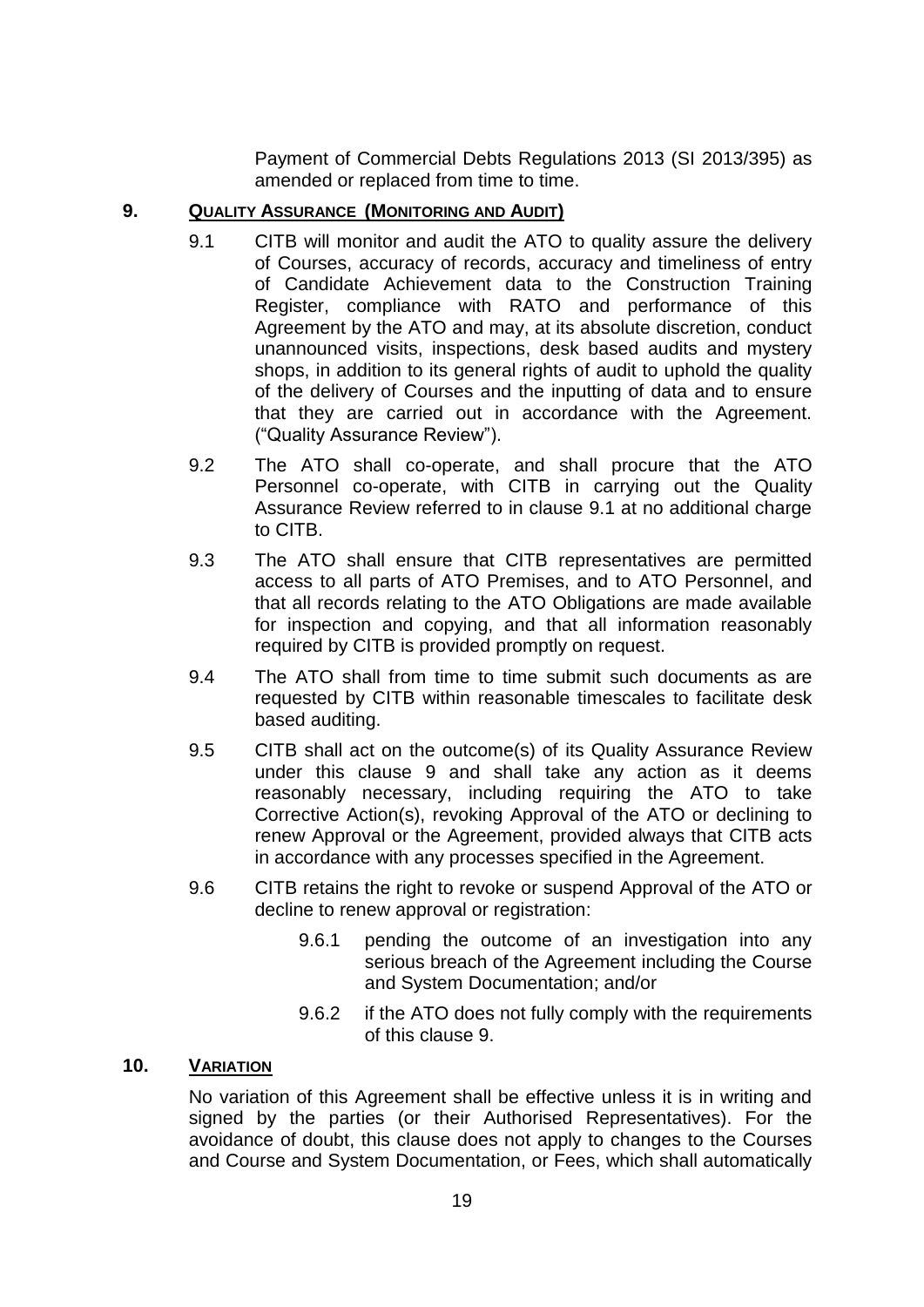be incorporated into this Agreement in accordance with clause [5](#page-16-0) or clause [8](#page-19-0) (as the case may be).

## <span id="page-21-3"></span><span id="page-21-0"></span>**11. APPEALS AND DISPUTE RESOLUTION**

- 11.1 Where and in so far as the Course and System Documentation also includes an Appeal procedure then, in relation to any decision made by CITB to which that Appeal procedure applies, if the ATO disagrees with such decision it may appeal that decision in the manner set out in the Appeal procedure but not otherwise.
- 11.2 If a dispute to which clause [11.1](#page-21-3) above does not apply arises out of or in connection with this Agreement or the performance, validity or enforceability of it (**Dispute**) then the parties shall follow the procedure set out in this clause:
	- 11.2.1 either party shall give to the other written notice of the Dispute within 30 days of the event or action giving rise to the dispute, setting out its nature and full particulars (**Dispute Notice**), together with relevant supporting documents. On service of the Dispute Notice, the Authorised Representatives shall attempt promptly and in good faith to resolve the Dispute;
	- 11.2.2 if the Authorised Representatives are for any reason unable to resolve the Dispute within 30 days of service of the Dispute Notice, the Dispute shall be referred to CITB's Director of Products and Services or his/her nominated representative (who shall have authority to resolve the dispute) and the ATO's Managing Director or his/her nominated representative (who shall have authority to resolve the dispute) who shall attempt in good faith to resolve it.

## <span id="page-21-1"></span>**12. SUB-CONTRACTING AND ASSIGNMENT**

- 12.1 This agreement is personal to the ATO, and the ATO shall not assign, transfer, subcontract or otherwise dispose of any or all of its rights and obligations under this Agreement, nor shall it attempt to do so, without the prior written consent of CITB.
- 12.2 CITB shall be entitled to novate the Agreement or assign its rights and transfer its obligations under the Agreement or otherwise in any deal with the Agreement in any manner without the prior written consent of the ATO.

## <span id="page-21-4"></span><span id="page-21-2"></span>**13. INDEMNITIES**

13.1 The ATO shall indemnify and keep indemnified CITB against all actions, proceedings, costs, claims, demands, liabilities, losses and expenses (including but not limited to any direct, indirect or consequential losses, loss of profit, loss of reputation) and all penalties, legal costs and other reasonable professional costs and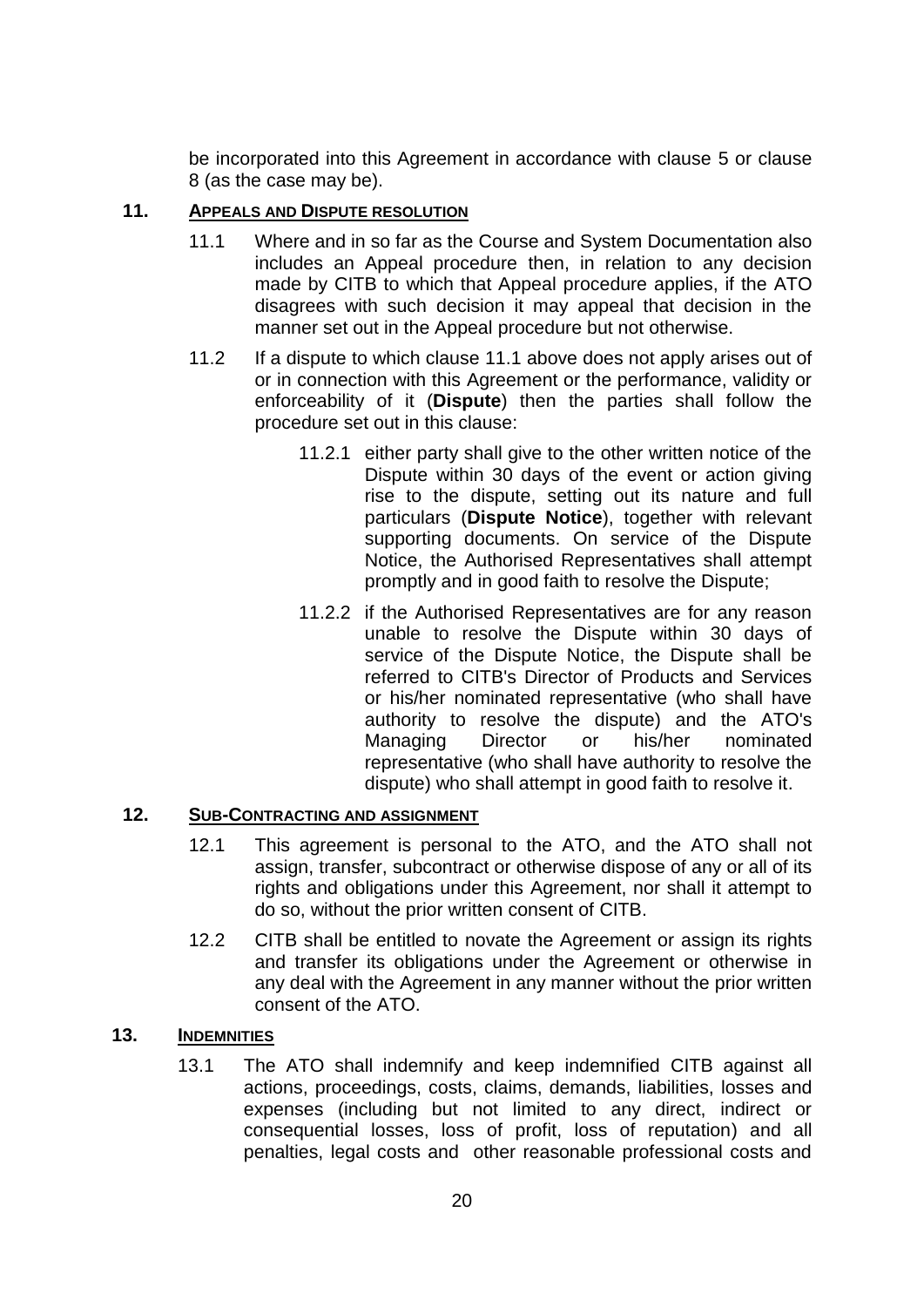expenses suffered or incurred by CITB as a result or in connection with any claim made against CITB by a third party arising out of, or in connection with, the delivery and/or supply of any Course, access to, input of data to and /or use of CITB System or the performance or non-performance of any of the ATO's obligations under or in connection with the Agreement, save to the extent that such claim arises out of the breach, negligent performance or failure or delay in performance of the Agreement by CITB.

- 13.2 The ATO shall indemnify CITB in respect of all costs, losses and expenses incurred by CITB in providing (or procuring the provision of) training, assessment and testing of Candidates and reissuing confirmation of such training, assessment and tests, where this is required by reason of the ATO's failure to comply with the RATO or by reason of the ATO's breach of any other provision of this Agreement.
- 13.3 Within limiting the provisions of clause [13.1](#page-21-4) above, CITB losses include the payment (whether to the ATO or to a  $3<sup>rd</sup>$  party) of a grant which would not otherwise have been payable in respect of a Course where such payment occurred as a result of the ATO's breach of this Agreement (including failure to comply with the CITB Course and System Documentation).

#### <span id="page-22-0"></span>**14. LIMITATION OF LIABILITY**

- 14.1 Subject to clause 14.2:
	- 14.1.1 CITB shall not be liable to the ATO, whether in contract, tort (including negligence), for breach of statutory duty, or otherwise, arising under or in connection with thie Agreement, for loss of profits, loss of sales or business, loss of agreements or contracts, loss of anticipated savings, loss of or damage to goodwill, loss of use or corruption of software, data or information, any indirect or consequential loss; and
	- 14.1.2 CITB's maximum aggregate liability to the ATO for all claims arising under the Agreement in any period of 12 months shall not exceed the amount of Fees paid by the ATO in the 12 months preceding the event giving rise to the claim.
- 14.2 Notwithstanding any other provision of this Agreement neither party limits or excludes its liability for:
	- 14.2.1 death or personal injury caused by its negligence; or
	- 14.2.2 breach of any obligation as to title implied by statute; or
	- 14.2.3 any other act or omission, liability for which may not be limited under any applicable law.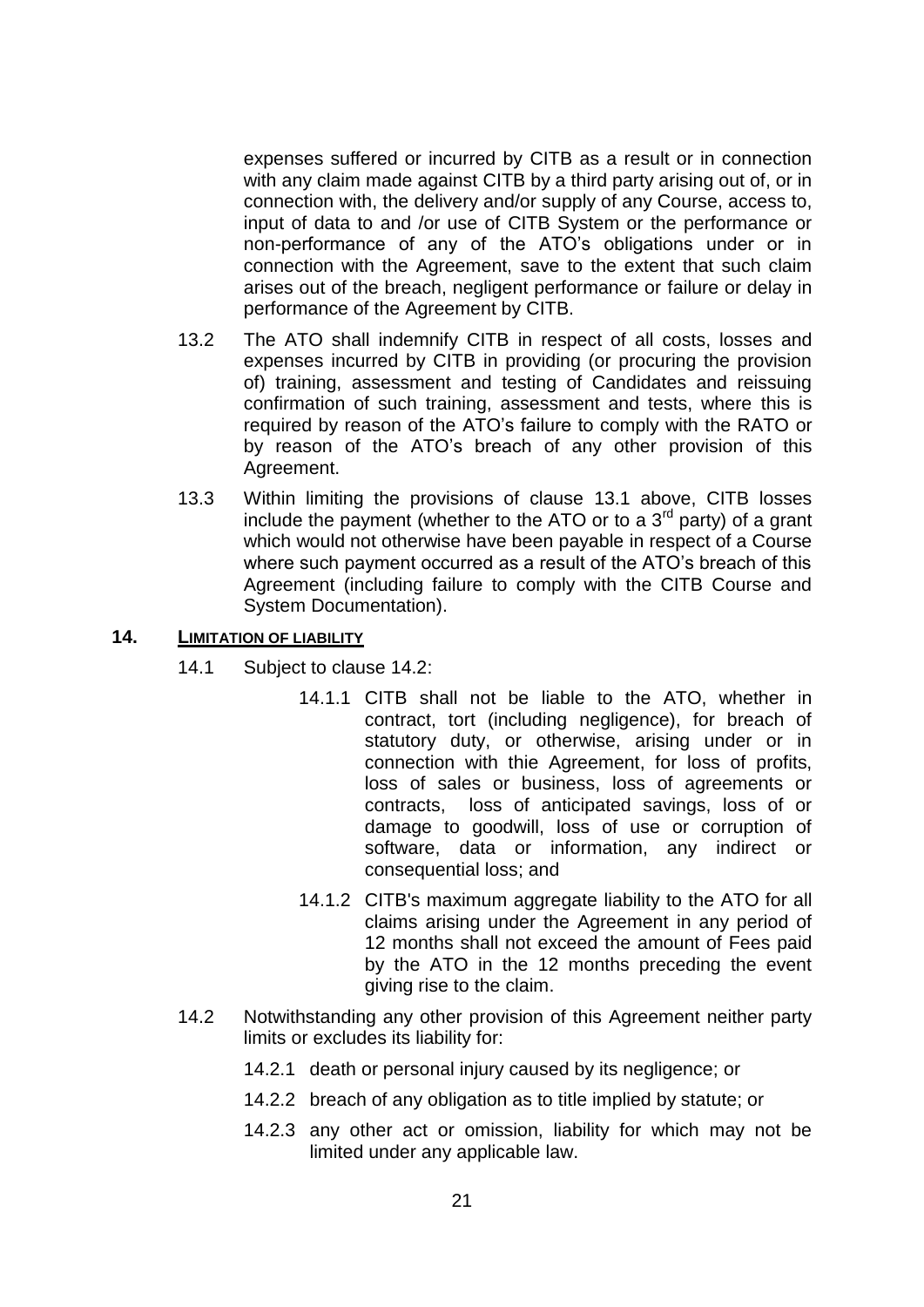14.3 The parties acknowledge and agree that the limitations contained in this clause are reasonable in light of all the circumstances.

## <span id="page-23-0"></span>**15. INSURANCE**

- 14.1 The ATO shall at its own cost effect and maintain with a reputable insurance company the policies of insurance providing as a minimum the levels of cover set out in the Form of Agreement (the Required Insurance).
- 15.2 The ATO shall give CITB, on request, copies of all insurance policies referred to in this clause or a broker's verification of insurance to demonstrate that the Required Insurances are in place, together with receipts or other evidence of payment of the latest premiums due under those policies.
- 15.3 If the ATO fails to give effect to and maintain the Required Insurances, CITB may make reasonable alternative arrangements to protect its interests and shall be entitled to recover the costs of such arrangements from the ATO.
- 15.4 The terms of any insurance or the amount of cover shall not relieve the ATO of any liabilities under the Agreement.
- 15.5 The ATO shall hold and maintain the Required Insurances for a minimum of six years following the expiration or earlier termination of the Agreement.

#### <span id="page-23-1"></span>**16. FREEDOM OF INFORMATION**

- 16.1 The ATO acknowledges that CITB is subject to the requirements of the FOIA and the EIRs. The ATO shall:
	- 16.1.1 provide all necessary assistance and cooperation as reasonably requested by CITB to enable CITB to comply with its obligations under the FOIA and EIRs;
	- 16.1.2 transfer to CITB all Requests for Information relating to this Agreement that it receives as soon as practicable and in any event within 2 Working Days of receipt;
	- 16.1.3 provide CITB with a copy of all Information belonging to CITB requested in the Request For Information which is in its possession or control in the form that CITB requires within 5 Working Days (or such other period as CITB may reasonably specify) of CITB's request for such Information; and
	- 16.1.4 not respond directly to a Request For Information unless authorised in writing to do so by CITB.
- <span id="page-23-2"></span>16.2 The ATO acknowledges that CITB may be required under the FOIA and EIRs to disclose Information (including Commercially Sensitive Information) without consulting or obtaining consent from the ATO.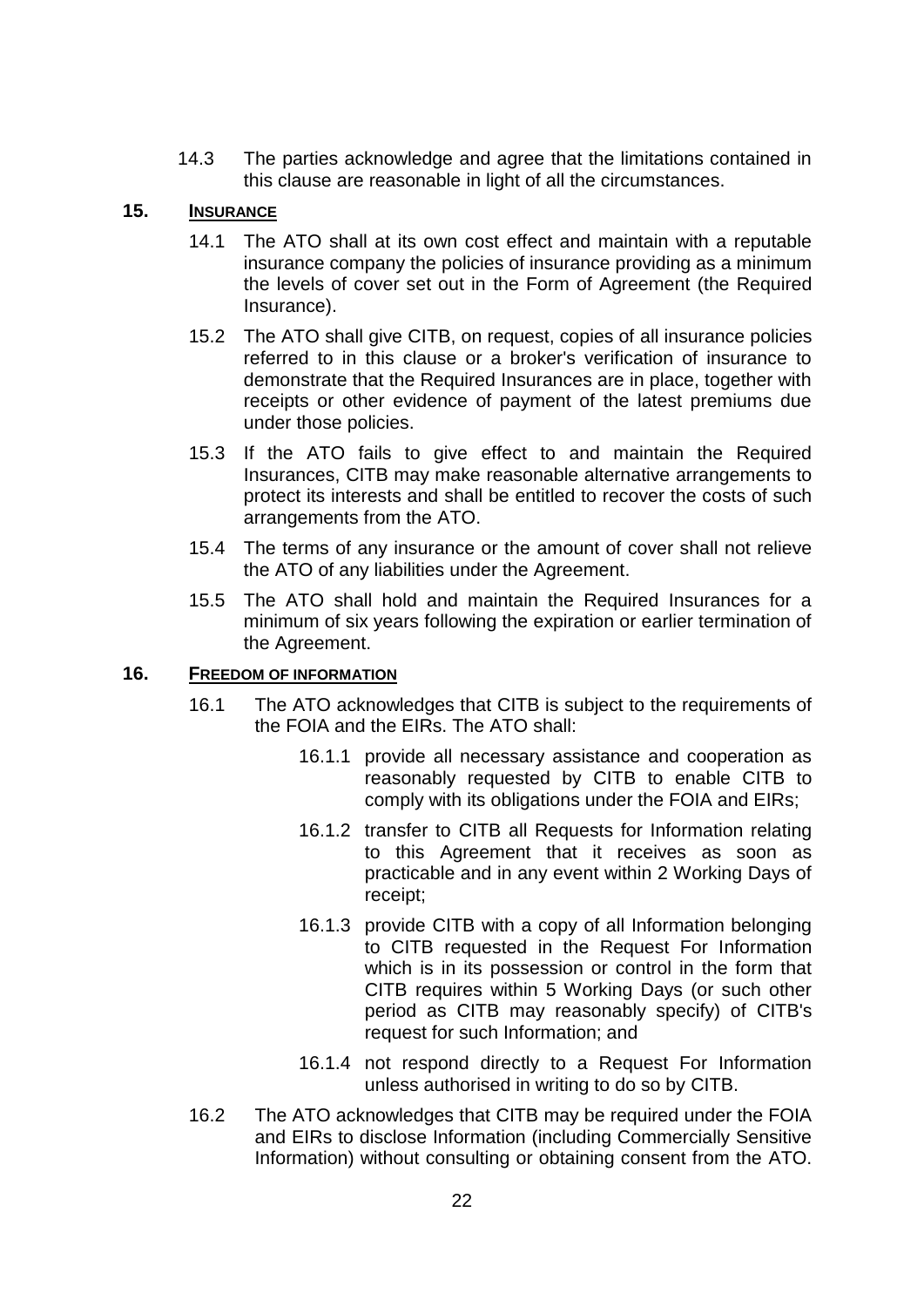CITB shall take reasonable steps to notify the ATO of a Request For Information (in accordance with the Secretary of State's section 45 Code of Practice on the Discharge of the Functions of Public Authorities under Part 1 of the FOIA) to the extent that it is permissible and reasonably practical for it to do so but (notwithstanding any other provision in this Agreement) CITB shall be responsible for determining in its absolute discretion whether any Commercially Sensitive Information and/or any other information is exempt from disclosure in accordance with the FOIA and/or the EIRs.

#### <span id="page-24-0"></span>**17. DATA PROTECTION**

- 17.1 The Parties acknowledge that for the purposes of the Data Protection Legislation, CITB is the Controller and the ATO is the Processor. The only processing that the ATO is authorised to do in connection with this Agreement is listed in Annex A by CITB and may not be determined by the ATO.
- 17.2 The ATO shall notify CITB immediately if it considers that any of CITB's instructions infringe the Data Protection Legislation.
- 17.3 The ATO shall provide all reasonable assistance to CITB in the preparation of any Data Protection Impact Assessment prior to commencing any processing. Such assistance may, at the discretion of CITB, include:
	- (a) a systematic description of the envisaged processing operations and the purpose of the processing;
	- (b) an assessment of the necessity and proportionality of the processing operations in relation to the Services;
	- (c) an assessment of the risks to the rights and freedoms of Data Subjects; and
	- (d) the measures envisaged to address the risks, including safeguards, security measures and mechanisms to ensure the protection of Personal Data.
- 17.4 The ATO shall, in relation to any Personal Data processed in connection with the ATO's Obligations under this Agreement: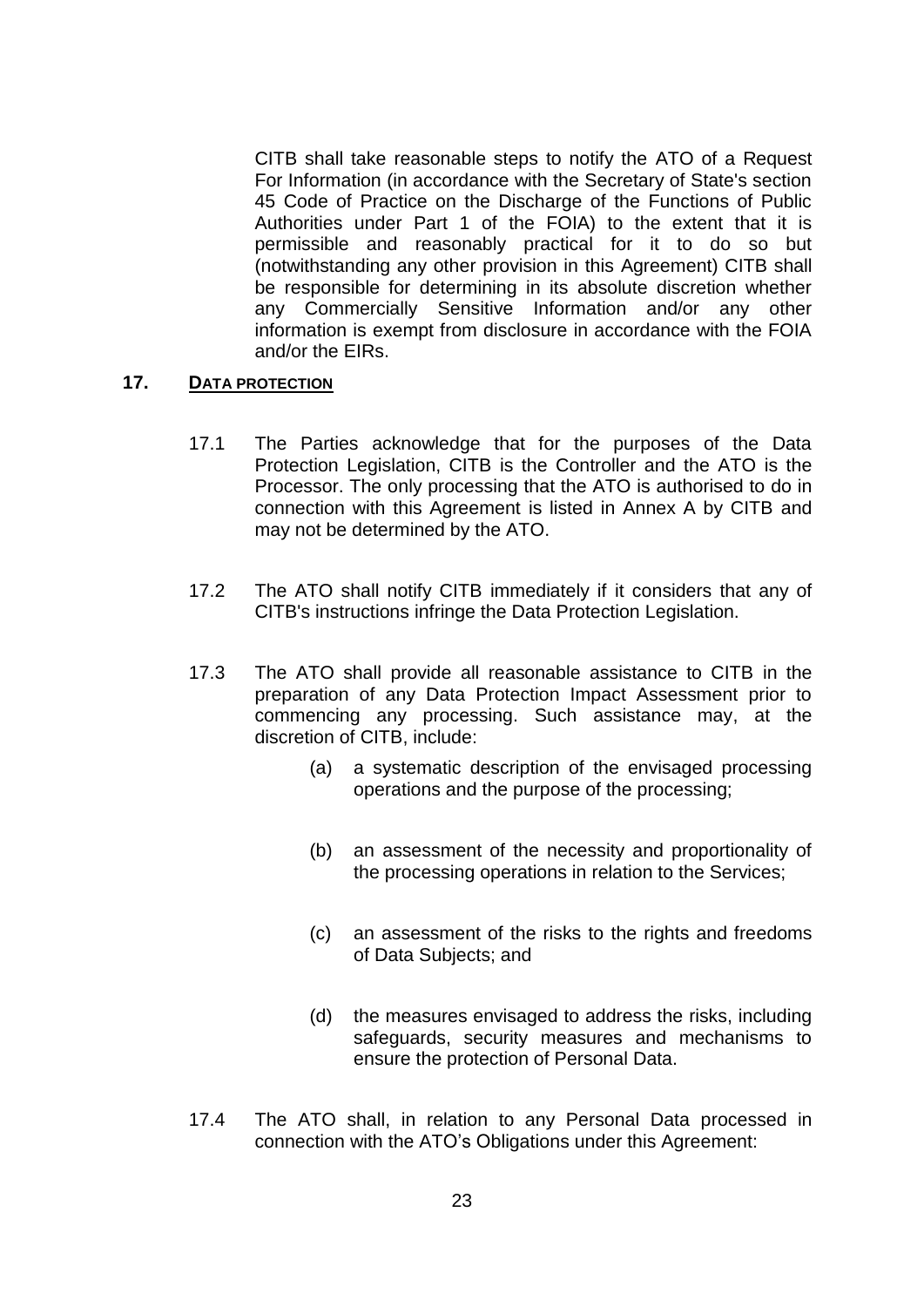- (a) process that Personal Data only in accordance with Annex A, unless the ATO is required to do otherwise by Law. If it is so required the ATO shall promptly notify CITB before processing the Personal Data unless prohibited by Law;
- (b) ensure that it has in place Protective Measures, which have been reviewed and approved by CITB as appropriate to protect against a Data Loss Event having taken account of the:

(i) nature of the data to be protected;

- (ii) harm that might result from a Data Loss Event;
- (iii) state of technological development; and
- (iv) cost of implementing any measures;
- (c) ensure that:

(i) the ATO Personnel do not process Personal Data except in accordance with this Agreement (and in particular Annex A);

(ii) it takes all reasonable steps to ensure the reliability integrity of any ATO Personnel who have access to the Personal Data and ensure that they:

(A) are aware of and comply with the ATO's duties under this clause;

(B) are subject to appropriate confidentiality undertakings with the ATO or any Sub-processor;

(C) are informed of the confidential nature of the Personal Data and do not publish, disclose or divulge any of the Personal Data to any third Party unless directed in writing to do so by CITB or as otherwise permitted by this Agreement; and

(D) have undergone adequate training in the use, care, protection and handling of Personal Data; and

(d) not transfer Personal Data outside of the EU unless the prior written consent of CITB has been obtained and the following conditions are fulfilled:

> (i) CITB or the ATO has provided appropriate safeguards in relation to the transfer (whether in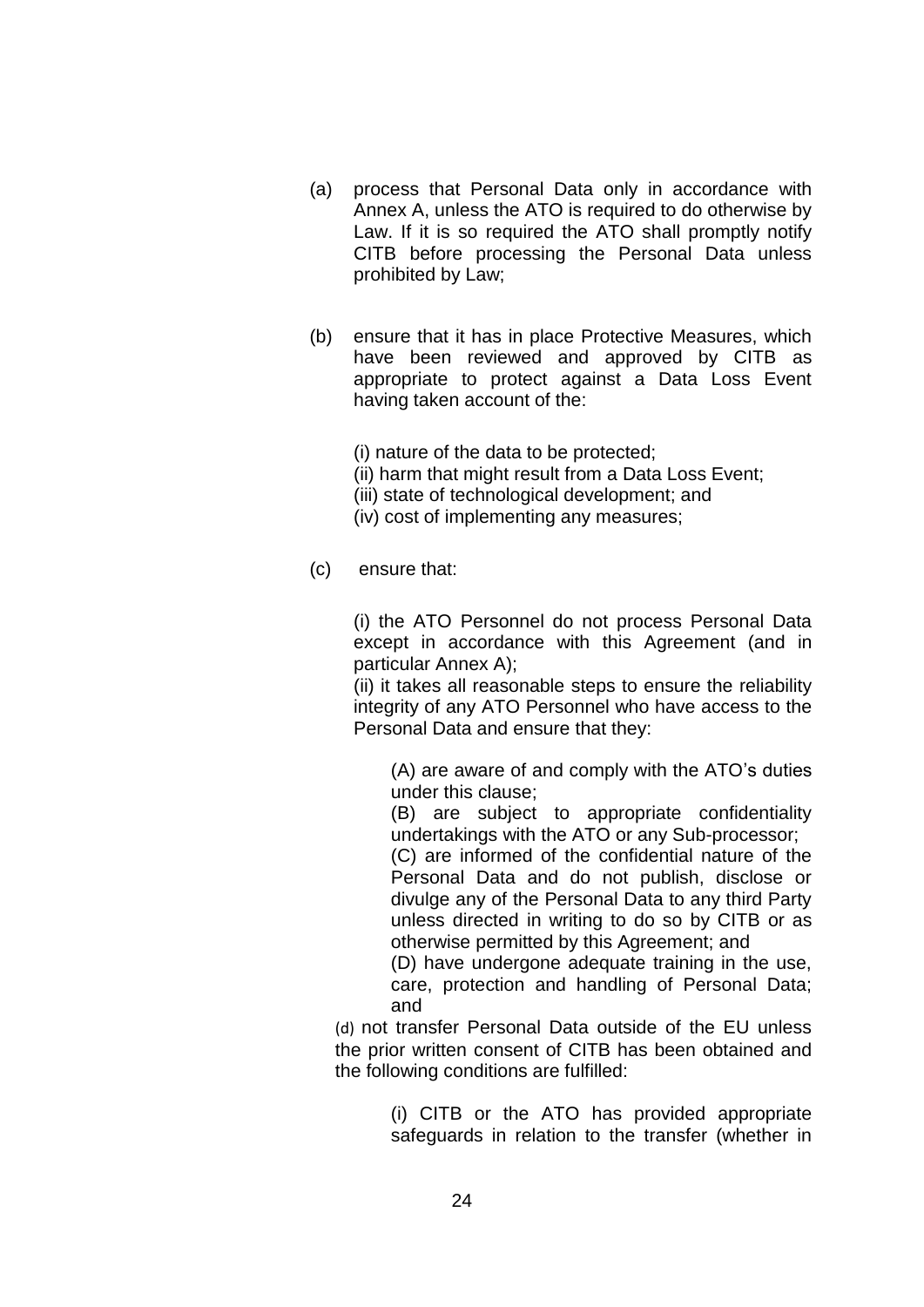accordance with GDPR Article 46 or LED Article 37) as determined by CITB;

(ii) the Data Subject has enforceable rights and effective legal remedies;

(iii) the ATO complies with its obligations under the Data Protection Legislation by providing an adequate level of protection to any Personal Data that is transferred (or, if it is not so bound, uses its best endeavours to assist CITB in meeting its obligations); and

(iv) the ATO complies with any reasonable instructions notified to it in advance by CITB with respect to the processing of the Personal Data;

(e) at the written direction of CITB, delete or return Personal Data (and any copies of it) to CITB on termination of the Agreement unless the ATO is required by Law to retain the Personal Data.

- 17.5 Subject to clause 17.6, the ATO shall notify CITB immediately if it:
	- (a) receives a Data Subject Access Request (or purported Data Subject Access Request);
	- (b) receives a request to rectify, block or erase any Personal Data;
	- (c) receives any other request, complaint or communication relating to either Party's obligations under the Data Protection Legislation;
	- (d) receives any communication from the Information Commissioner or any other regulatory authority in connection with Personal Data processed under this Agreement;
	- (e) receives a request from any third Party for disclosure of Personal Data where compliance with such request is required or purported to be required by Law; or
	- (f) becomes aware of a Data Loss Event.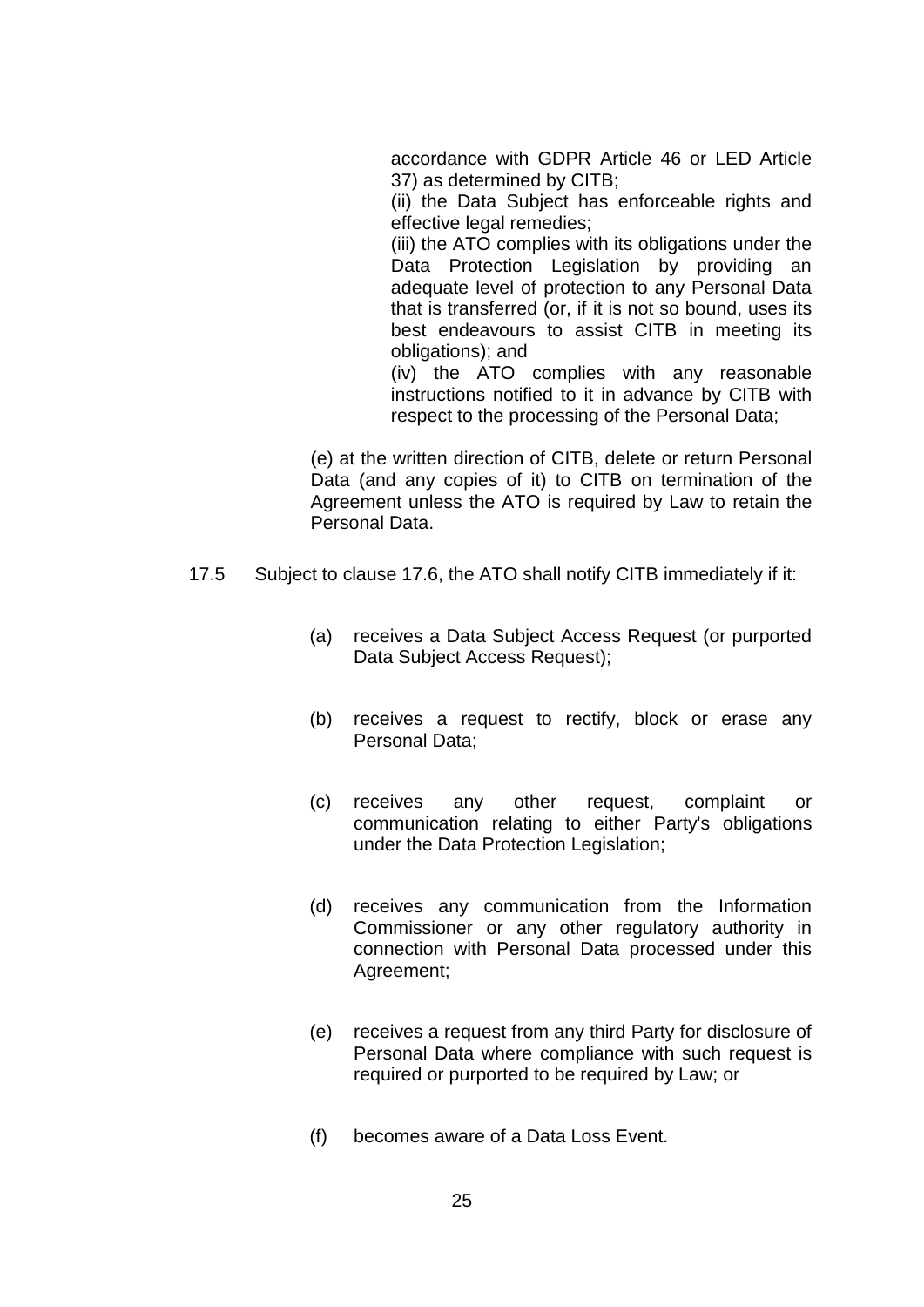- 17.6 The ATO's obligation to notify under clause 17.5 shall include the provision of further information to CITB in phases, as details become available.
- 17.7 Taking into account the nature of the processing, the ATO shall provide CITB with full assistance in relation to either Party's obligations under Data Protection Legislation and any complaint, communication or request made under clause 17.5 (and insofar as possible within the timescales reasonably required by CITB) including by promptly providing:
	- (a) CITB with full details and copies of the complaint, communication or request;
	- (b) such assistance as is reasonably requested by CITB to enable CITB to comply with a Data Subject Access Request within the relevant timescales set out in the Data Protection Legislation;
	- (c) CITB, at its request, with any Personal Data it holds in relation to a Data Subject;
	- (d) assistance as requested by CITB following any Data Loss Event;
	- (e) assistance as requested by CITB with respect to any request from the Information Commissioner's Office, or any consultation by CITB with the Information Commissioner's Office.
- 17.8 The ATO shall maintain complete and accurate records and information to demonstrate its compliance with this clause 17.
- 17.9 The ATO shall allow for audits of its Data Processing activity by CITB or CITB's designated auditor.
- 17.10 The ATO shall designate a data protection officer if required by the Data Protection Legislation.
- 17.11 Before allowing any Sub-processor to process any Personal Data related to this Agreement, the ATO must: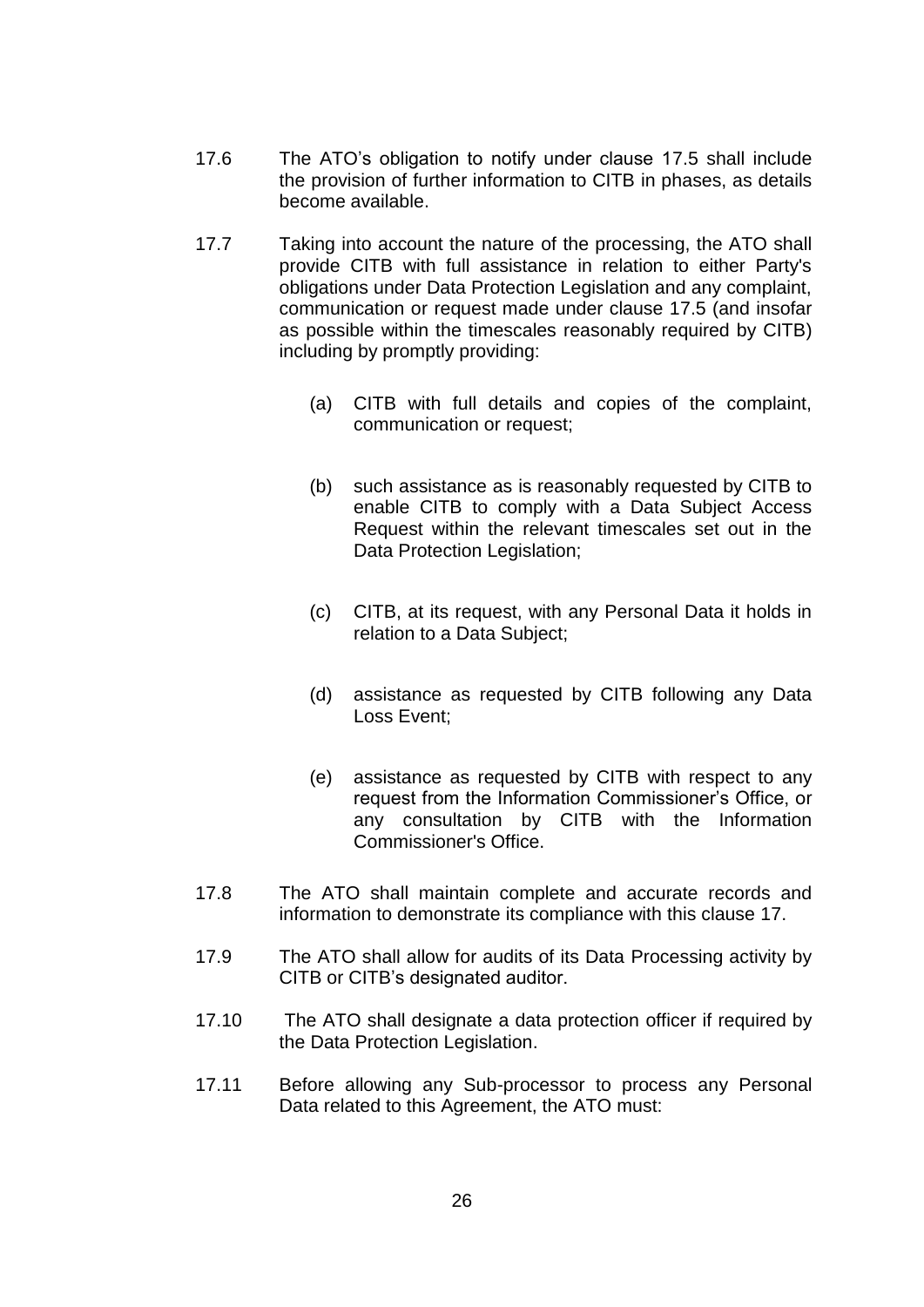- (a) notify CITB in writing of the intended Sub-processor and processing;
- (b) obtain the written consent of CITB;
- (c) enter into a written agreement with the Sub-processor which give effect to the terms set out in this Clause 17 such that they apply to the Sub-processor; and
- (d) provide CITB with such information regarding the Subprocessor as CITB may reasonably require.
- 17.12 The ATO shall remain fully liable for all acts or omissions of any Sub-processor.
- 17.13 CITB may, at any time on not less than 30 Working Days' notice, revise this clause by replacing it with any applicable controller to processor standard clauses or similar terms forming part of an applicable certification scheme (which shall apply when incorporated by attachment to this Agreement).
- 17.14 The Parties agree to take account of any guidance issued by the Information Commissioner's Office. CITB may on not less than 30 Working Days' notice to the ATO amend this agreement to ensure that it complies with any guidance issued by the Information Commissioner's Office.
- 17.15 The ATO shall (and shall procure that any of its ATO Personnel involved in the provision of the Agreement shall) comply with the provisions of the User Agreement.
- 17.16 The ATO shall fully indemnify and keep indemnified CITB, its officers, servants or agents against the costs of dealing with any claims, made in respect of information subject to the Data Protection Legislation, which claims would not have arisen but for the act, omission, or negligence of the ATO.

## <span id="page-28-2"></span><span id="page-28-0"></span>**18. CONFIDENTIALITY**

- 18.1 Subject to claus[e18.2,](#page-28-1) the parties shall keep confidential all matters relating to this Agreement and shall use all reasonable endeavours to prevent their representatives from making any disclosure to any person of any matters relating hereto.
- <span id="page-28-1"></span>18.2 Clause [18.1](#page-28-2) shall not apply to any disclosure of information: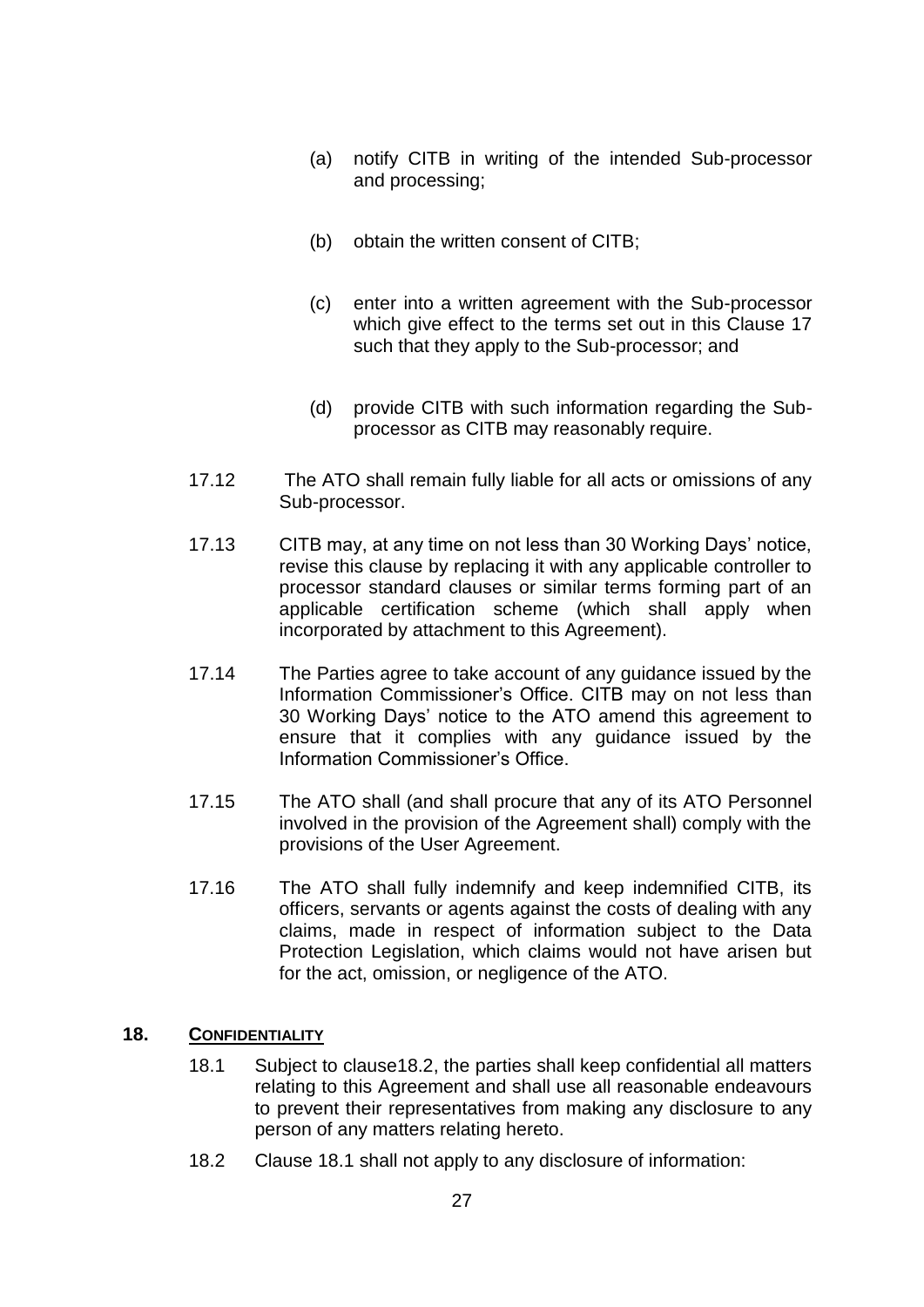- 18.2.1 required by any applicable law, provided that clause [16.2](#page-23-2) shall apply to any disclosures required under the FOIA or the EIRs;
- 18.2.2 that is reasonably required by persons engaged by a party in the performance of such party's obligations under this Agreement;
- 18.2.3 where a party can demonstrate that such information is already generally available and in the public domain otherwise than as a result of a breach of clause [18.1;](#page-28-2)
- 18.2.4 by CITB of any document to which it is a party and which the parties to this Agreement have agreed contains no commercially sensitive information;
- 18.2.5 which is already lawfully in the possession of the receiving party, prior to its disclosure by the disclosing party;
- 18.2.6 by CITB to any other department, office or agency of the Government; and
- 18.2.7 by CITB relating to this Agreement and in respect of which the ATO has given its prior written consent to disclosure.
- 18.3 On or before the Termination Date the ATO shall ensure that all documents and/or computer records in its possession, custody or control which relate to personal information of CITB's employees, Candidates and recipients of grants paid or payable in respect of Courses, are delivered up to CITB or, at CITB's request, securely destroyed. This obligation is in addition, and without prejudice, to any obligation which the ATO may have under the RATO.

## <span id="page-29-0"></span>**19. INTELLECTUAL PROPERTY**

- 19.1 The Materials are and shall remain the property of CITB and shall not be:
	- 19.1.1 reproduced or disseminated other than as expressly permitted in this Agreement; or
	- 19.1.2 used either for the purpose of developing any further materials or any other purposes whatsoever without prior consultation with and the written permission of CITB.
- 19.2 CITB grants the ATO a non-exclusive, non-transferable licence to use the Intellectual Property rights in the Materials during the Term in Great Britain solely for the purpose of performing the ATO Obligations in accordance with this Agreement.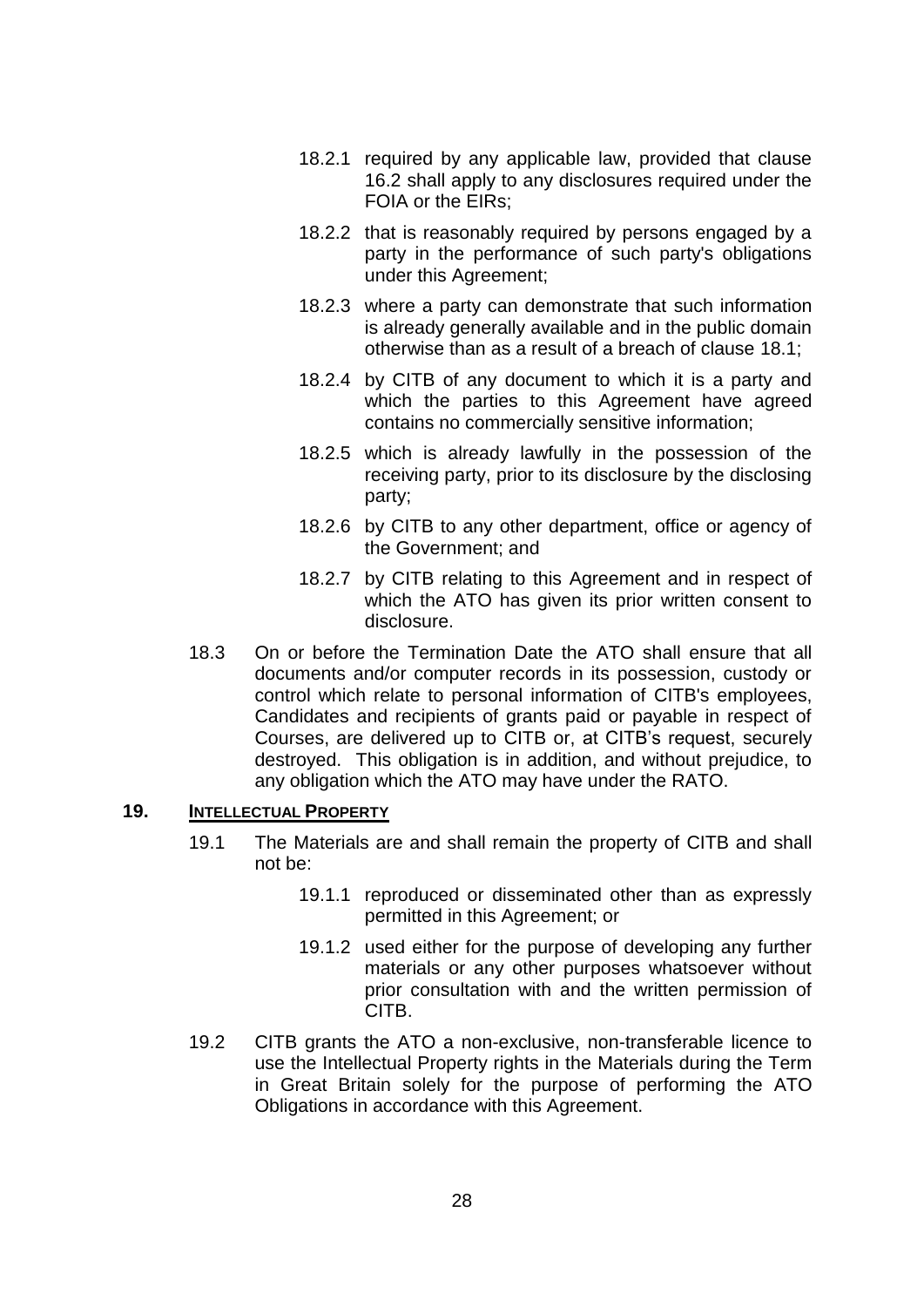- 19.3 The ATO shall notify CITB immediately if it becomes aware of any unauthorised use of the whole or any part of CITB Intellectual Property.
- 19.4 CITB shall have no liability for any claim resulting from the use of the Materials in combination with any materials not supplied (or approved) by CITB or any variation of any item of the Materials by a party other than CITB or its authorised agent.
- 19.5 CITB shall have no liability for any claim resulting from the use of the Materials (whether or not in combination with any other materials) outside of Great Britain.
- 19.6 CITB does not give any warranty, representation or undertaking that use of the Materials or the exercise of any of the rights granted under this Agreement will not infringe any other Intellectual Property Rights or other rights of any person.
- 19.7 The ATO shall indemnify CITB against all claims, demands, actions, costs, expenses (including legal costs and disbursements on a solicitor client basis), losses and damages arising from or incurred by reason of any infringement or alleged infringement (including the defence of such alleged infringement) of any Intellectual Property right by the availability of the ATO Obligations, except to the extent that they have been caused by or contributed to by CITB's acts or omissions.

## <span id="page-30-0"></span>**20. TRADE MARK LICENCE**

- 20.1 CITB grants to the ATO a non-exclusive, non-transferable licence to use the Listed Trade Marks in Great Britain in relation to delivery of the Courses and use of CITB System*, s*ubject to and in accordance with the provisions of this Agreement, for the Term of this Agreement but not further or otherwise. For the avoidance of doubt, the licence granted in this clause 20.1 cannot be sublicensed.
- 20.2 CITB warrants that it is the proprietor of the Listed Trade Marks and is not aware that the Listed Trade Marks or the use of them infringes, or will infringe the rights of any third party provided that CITB shall have no liability for any claim resulting from the use of the Listed Trade Mark outside of Great Britain.

## 20.3 The ATO:

- 20.3.1 shall comply with the Branding Guidelines at all times;
- 20.3.2 shall not without CITB's prior written consent use the Listed Trademark unless it is accompanied by wording prescribed by CITB from time to time to link the Listed Trademark to the CITB System, the Construction Training Directory, the Construction Training Register or the Courses, as appropriate.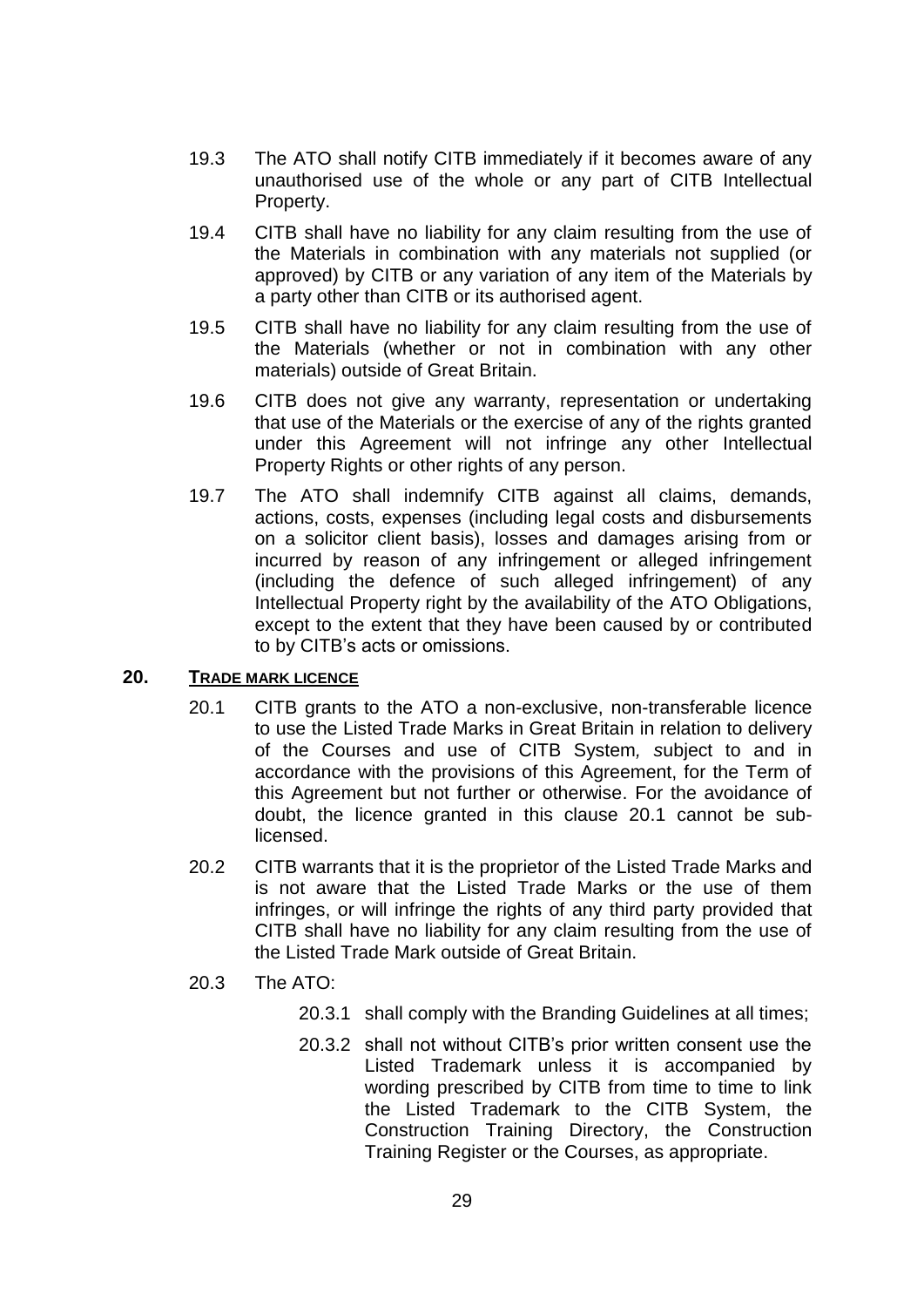- 20.3.3 shall not without CITB's prior written consent use the Listed Trademark to show any general association with or endorsement or approval by CITB
- 20.3.4 shall on all authorised copies made of the Materials, faithfully reproduce the copyright symbol, legend or clause or, in the absence of the same, insert the Listed Trade Mark;
- 20.3.5 will not alter, obscure, remove, conceal or otherwise interfere with any marking on the Materials which refers to CITB as author or developer of Materials or otherwise refers to CITB's copyright or other Intellectual Property rights in the Materials; and
- 20.3.6 will immediately bring to the attention of CITB any improper or wrongful use of CITB's Listed Trade Marks, emblems, designs, models or other similar industrial, intellectual or commercial property rights which come to the notice of the ATO and will in the performance of its duties under this Agreement use every effort to safeguard the property rights and interests of CITB and take all steps required by CITB to defend such rights.

## Suspension

#### <span id="page-31-0"></span>**21. SUSPENSION**

- 21.1 CITB may immediately on notice to the ATO, or without notice in case of emergency, suspend all or any of the rights granted to the ATO under this Agreement:
- 21.2 Any suspension CITB applies will be temporary and as long as reasonably necessary to allow CITB to investigate the cause for suspension.
	- 21.2.1 in accordance with this clause [21;](#page-31-0)
	- 21.2.2 in accordance with the Course and System Documentation;
	- 21.2.3 where CITB has reasonable grounds for suspecting fraud, misconduct or malpractice on the part of the ATO, ATO Personnel or any Learners;
	- 21.2.4 where in the opinion of CITB the ATO is causing concern in its ability to maintain a satisfactory standard of services to Candidates;
	- 21.2.5 where in the opinion of CITB the ATO failed promptly to take any of the Corrective Actions;
	- 21.2.6 where the ATO, notwithstanding payment of Fees, does not in any period of 12 months deliver any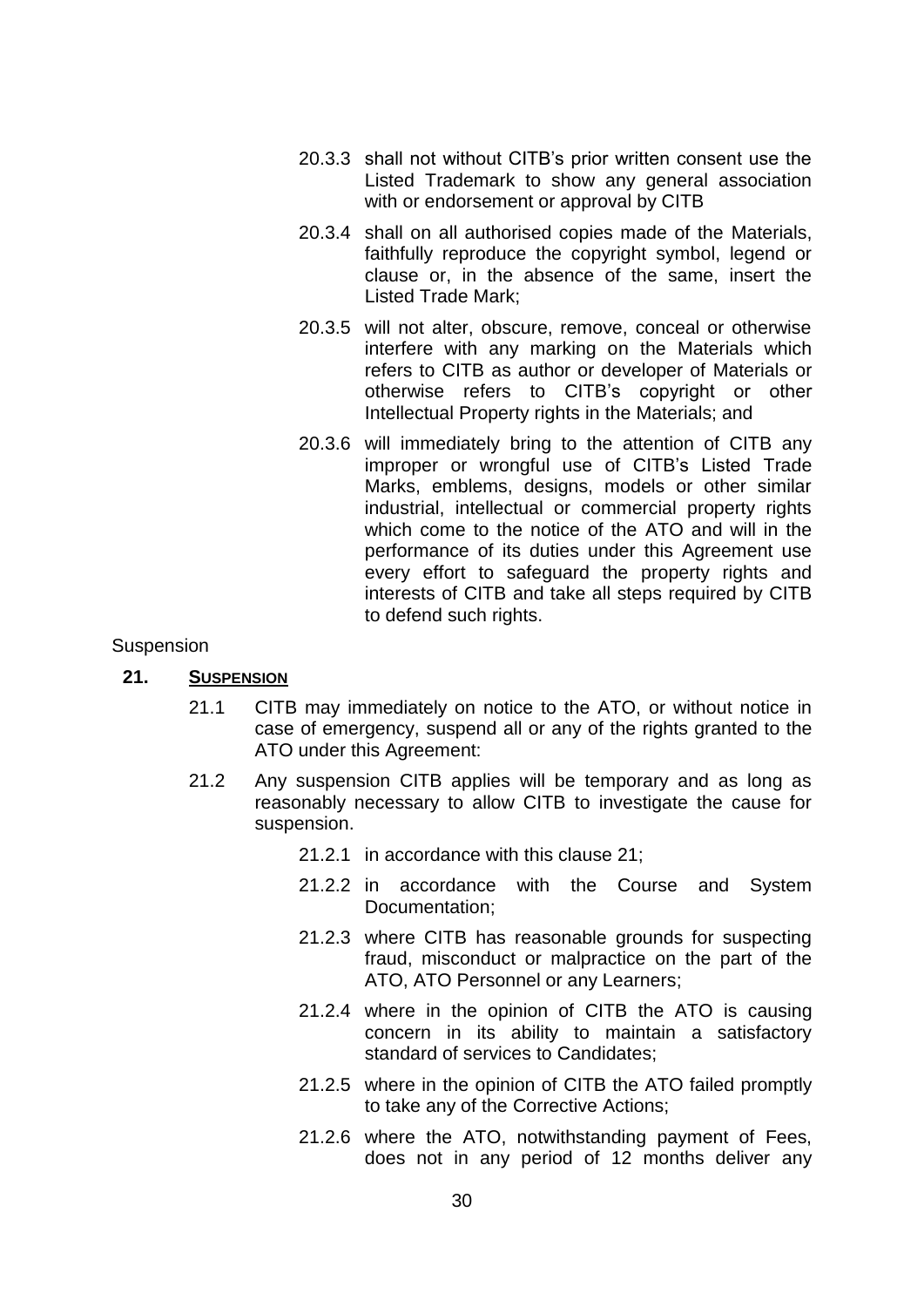Courses or record any Candidate Achievements on CITB System;

- <span id="page-32-2"></span>21.2.7 Where CITB becomes entitled under any other term of this Agreement, except termination under clause [24,](#page-34-0) to suspend this Agreement, whether with or without notice;
- 21.2.8 If, under any other ATO Agreement between CITB and the ATO, delivery of Courses under that agreement is suspended or terminated for any reason; or
- 21.2.9 if under an ATO Agreement between CITB and any company in the same group of companies as the ATO delivery of Courses is suspended or terminated for any reason.
- 21.3 Suspension, other than suspension under clause [21.2.7](#page-32-2) if alternative provisions apply, shall be for such period as is reasonably necessary for CITB to investigate the circumstances giving rise to suspension and/or to ensure that appropriate corrective action is taken by the ATO and will be lifted at such time as CITB is fully satisfied that the actions resulting from an investigation instigated in relation to clause 21.2 have been met.
- 21.4 If this Agreement is suspended by CITB for cause, such suspension shall be at no loss or cost to CITB and the ATO hereby indemnifies CITB against any such losses or costs which CITB may suffer as a result of any such suspension for cause.

Term and Termination

## <span id="page-32-0"></span>**22. TERM**

22.1 The Agreement shall come into effect on the Commencement Date and shall continue unless and until terminate by either party in accordance with the provisions of this Agreement.

## <span id="page-32-3"></span><span id="page-32-1"></span>**23. TERMINATION**

- 23.1 CITB may terminate this Agreement in whole or part with immediate effect by the service of written notice on the ATO in the following circumstances:
	- 23.1.1 if the ATO is in breach of any material obligation under this Agreement provided that if the breach is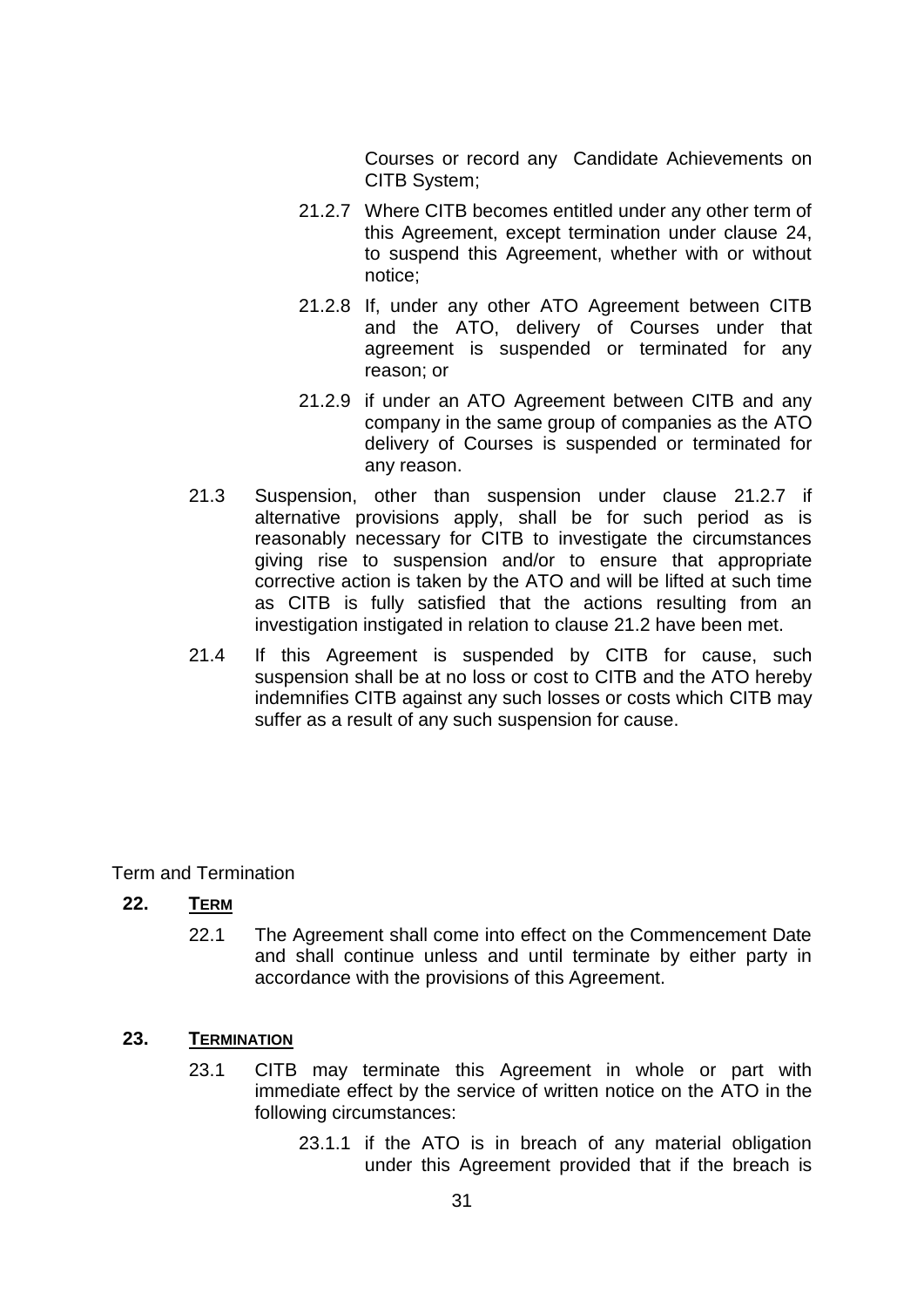capable of remedy, CITB may only terminate this Agreement under this clause [23.1](#page-32-3) if the ATO has failed to remedy such breach within 28 days of receipt of notice from CITB requiring it to do so;

- 23.1.2 if an ATO fails to pay any amount due under this Agreement on the due date for payment;
- 23.1.3 the ATO repeatedly breaches the terms of this Agreement or persistently or repeatedly breaches the same term of this Agreement notwithstanding that any one breach may not of itself be a breach of a material obligation;
- 23.1.4 any action by the ATO, in relation to the Agreement which, in the reasonable opinion of CITB's Authorised Representative, has or may cause significant harm to the reputation of CITB;
- 23.1.5 CITB has reasonable grounds for suspecting fraud on the part of the ATO, ATO Personnel or Candidates;
- 23.1.6 a failure to meet the requirements of CITB to prevent or to remedy malpractice by the ATO or any of the ATO Personnel;
- 23.1.7 if there is an Insolvency Event;
- 23.1.8 if there is a change of control of the ATO within the meaning of section 1124 of the Corporation Tax Act 2010;
- 23.1.9 the ATO (being an individual) dies or, by reason of illness or incapacity (whether mental or physical) is incapable of managing his own affairs or becomes a patient under any mental health legislation;
- 23.1.10 the ATO suspends or ceases, or threatens to suspend or cease, carrying on delivery of Courses pursuant to the Form of Agreement;
- 23.1.11 if any other contract between CITB and the ATO for the delivery of CITB products is terminated for any reason;
- 23.1.12 if the contract between the ATO and an Awarding Organisation, referred to in the Form of Agreement, is suspended or terminated for any reason; or
- 23.1.13 if any contract between CITB and any company in the same group of companies as the ATO for the delivery of CITB products is terminated for any reason.
- 23.2 If this Agreement is terminated by CITB otherwise than pursuant to clause [24](#page-34-0) such termination shall be at no loss or cost to the CITB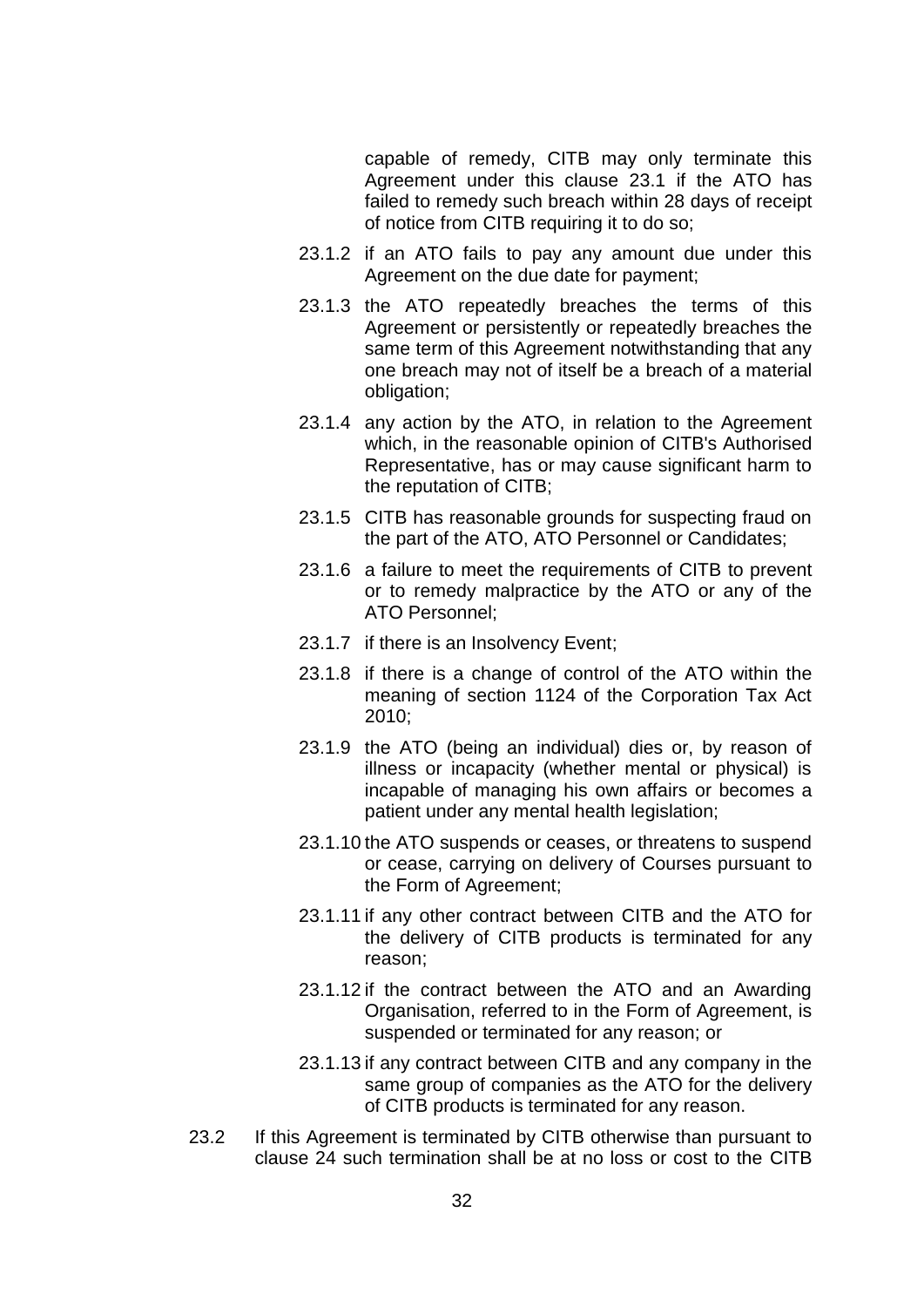and the ATO hereby indemnifies CITB against any such losses or costs which CITB may suffer as a result of any such termination for cause.

## <span id="page-34-0"></span>**24. TERMINATION ON NOTICE**

Without affecting any other right or remedy available to it, either party may terminate this Agreement at any time by giving 3 months' written notice to the other party. The party exercising its right under this clause shall not incur any liability to the other party by reason thereof.

## <span id="page-34-1"></span>**25. FORCE MAJEURE**

Neither party shall be in breach of this Agreement nor liable for delay in performing, or failure to perform, any of its obligations under this Agreement if such delay or failure results from events, circumstances or causes beyond its reasonable control (Force Majeure), and in such circumstances the affected party shall be entitled to a reasonable extension of the time for performing such obligations, provided that the period of delay or nonperformance continues for 6 months, the party not affected may terminate this Agreement by giving 14 days' written notice to the other party.

## <span id="page-34-2"></span>**26. PREVENTION OF CORRUPTION AND CONFLICTS**

- <span id="page-34-3"></span>26.1 The ATO shall and shall procure that ATO Personnel, persons associated with it or other persons who are performing services or providing goods in connection with this Agreement shall:
	- 26.1.1 comply with all applicable laws, statutes, regulations, and codes relating to anti-bribery and anti-corruption including but not limited to the Bribery Act 2010 (**Relevant Requirements**);
	- 26.1.2 not engage in any activity, practice or conduct which would constitute an offence under sections 1, 2 or 6 of the Bribery Act 2010 if such activity, practice or conduct had been carried out in the UK;
	- 26.1.3 comply with CITB, anti-bribery, business ethics and anti-fraud Policies (available upon request) and in each case as CITB may update them from time to time (**Relevant Policies**);
	- 26.1.4 have and shall maintain in place throughout the term of this Agreement its own policies and procedures, including but not limited to adequate procedures under the Bribery Act 2010, to ensure compliance with the Relevant Requirements, the Relevant Policies and clause [26.1.2,](#page-34-3) and will enforce them where appropriate;
	- 26.1.5 promptly report to CITB any request or demand for any undue financial or other advantage of any kind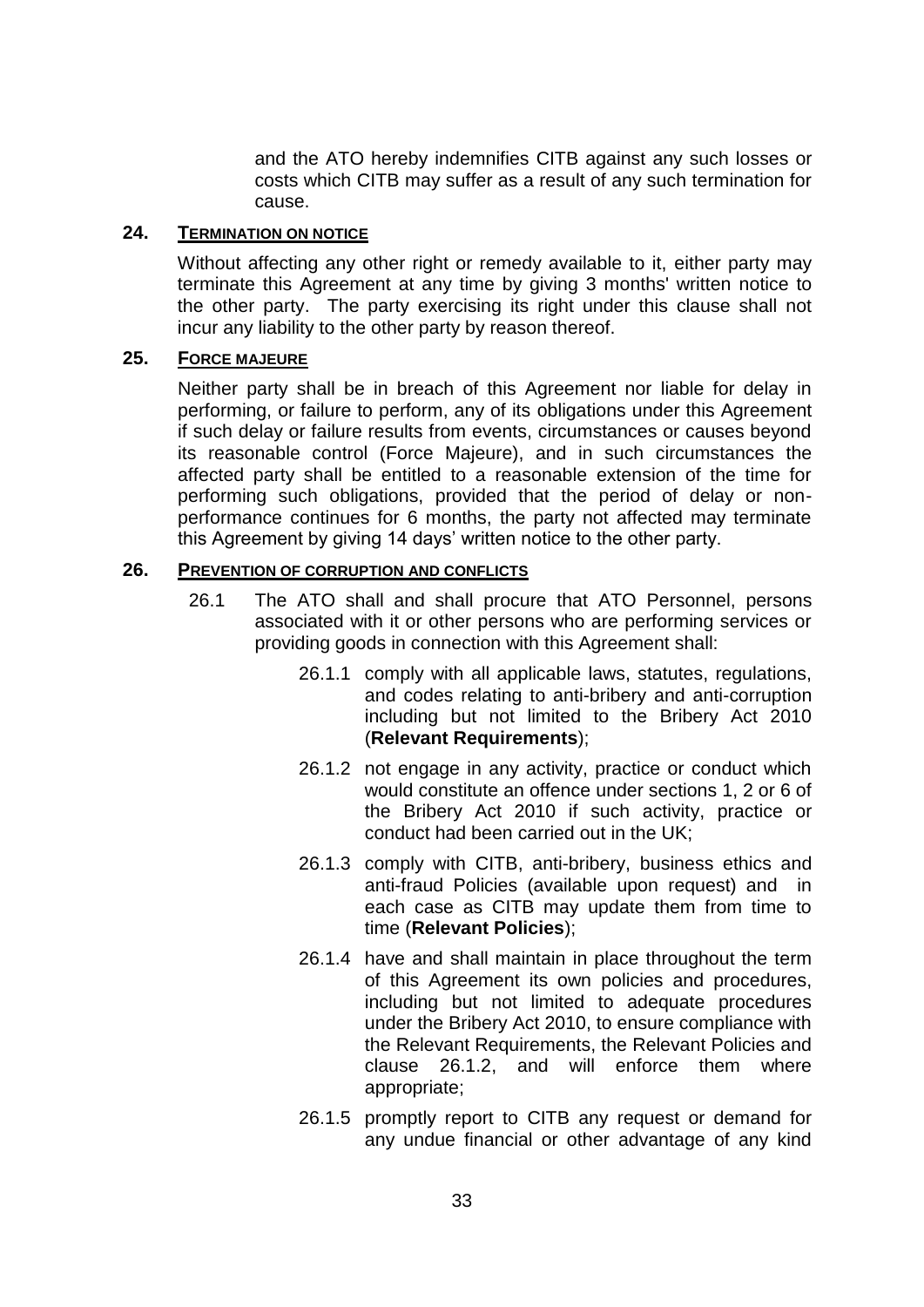received by the ATO in connection with the performance of this Agreement;

- 26.1.6 immediately notify CITB (in writing) if a foreign public official becomes an officer or employee of the ATO or acquires a direct or indirect interest in the Supplier and the Supplier warrants that it has no foreign public officials as officers or employees at the date of this Agreement);
- 26.1.7 annually certify to CITB in writing signed by an officer of the ATO, compliance with this clause 26 by the ATO and all persons associated with it under clause 26.2 The ATO shall provide such supporting evidence of compliance as CITB may reasonably request.
- 26.2 The ATO shall ensure that any person associated with the ATO who is performing services or providing goods in connection with this Agreement does so only on the basis of a written contract which imposes on and secures from such person terms equivalent to those imposed on the Supplier in this clause 26 (**Relevant Terms**). The ATO shall be responsible for the observance and performance by such persons of the Relevant Terms, and shall be directly liable to CITB for any breach by such persons of any of the Relevant Terms.
- 26.3 Breach of this clause 26 shall be deemed a material breach entitling CITB to terminate this Agreement.
- 26.4 For the purpose of this clause 26, the meaning of adequate procedures and foreign public official and whether a person is associated with another person shall be determined in accordance with section 7(2) of the Bribery Act 2010 (and any guidance issued under section 9 of that Act), sections 6(5) and 6(6) of that Act and section 8 of that Act respectively. For the purposes of this clause 26, a person associated with the ATO includes but is not limited to any subcontractor of ATO.

#### <span id="page-35-0"></span>**27. CONSEQUENCES OF TERMINATION**

- 27.1 On the expiry of the Term or if this Agreement is terminated in whole or in part for any reason the ATO shall:
	- 27.1.1 immediately cease performance of the ATO Obligations;
	- 27.1.2 return all Materials, any other materials bearing CITB's name and/or trade mark and/or logo; and
	- 27.1.3 where required by CITB to identify if termination of the Agreement may prejudice Candidates and/or CITB's reputation in respect of Courses, provide CITB with details of all future bookings by Candidates, including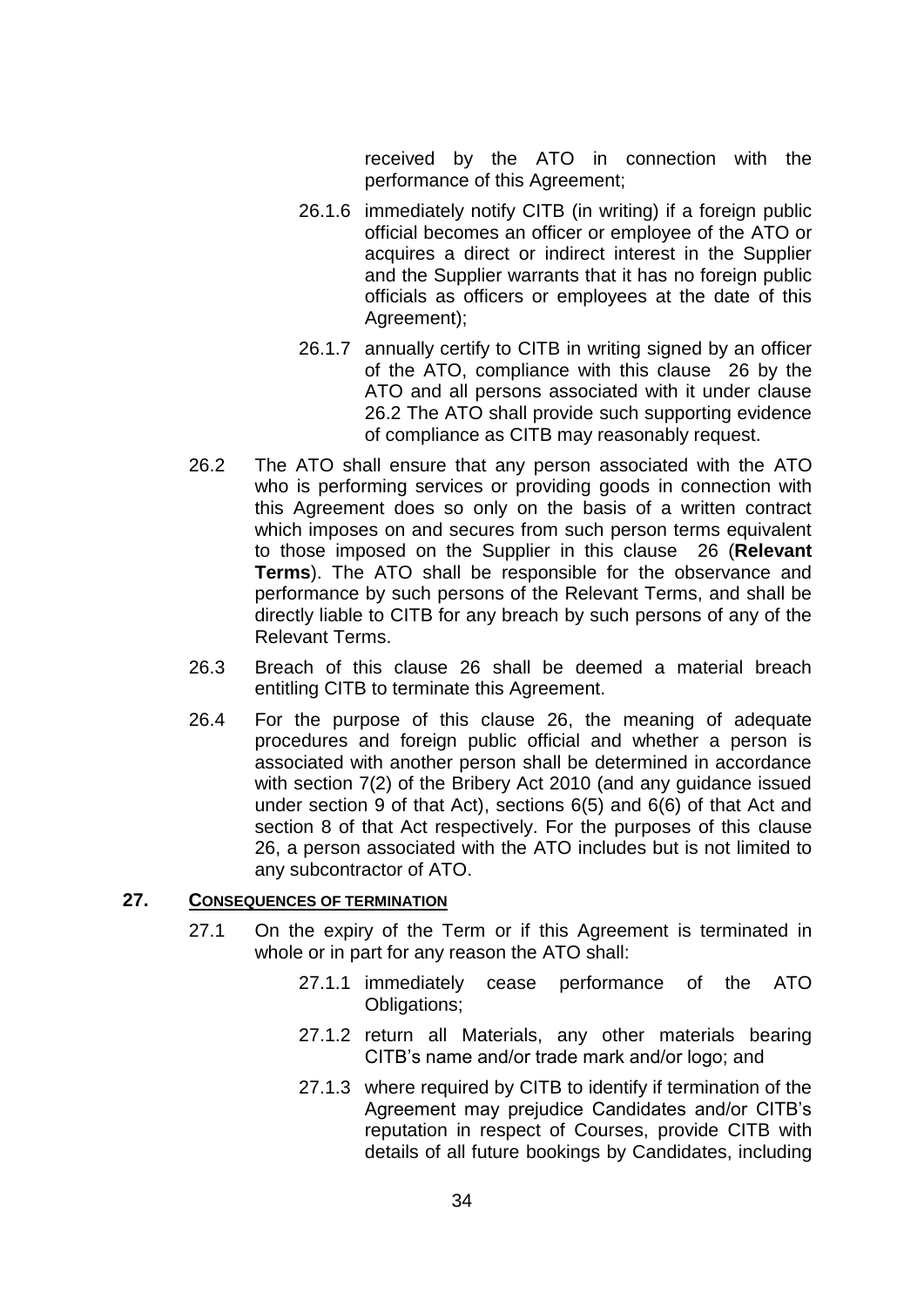contact details for all Candidates (if instructed by CITB to do so) and CITB may require these details to be provided before termination (where notice to terminate has been served by either party);

- 27.1.4 immediately cease to display or otherwise use any Intellectual Property Rights or systems connected with Course and all rights granted by this Agreement shall automatically terminate.
- 27.2 On termination of this Agreement (or where reasonably so required by CITB before such termination) the ATO shall procure that all data and other material belonging to CITB (and all media of any nature containing information and data belonging to CITB or relating to the ATO Obligations), shall be delivered to CITB forthwith and the ATO shall certify full compliance with this clause.
- 27.3 CITB may at any time and from time to time within 12 months following termination or expiry of this Agreement exercise its rights set out in clause [9](#page-20-0) (Monitoring and Audit).
- 27.4 Termination howsoever arising shall be without prejudice the accrued rights of the parties as at termination.
- 27.5 The provisions of clause [7\(](#page-18-0)Prevention of fraud), clause [13](#page-21-2) (Indemnities), clause [15](#page-23-0) (Insurance), clause [16](#page-23-1) (Freedom of Information), clause [17](#page-24-0) (Data Protection), clause [18](#page-28-0) (Confidentiality), and this clause [27](#page-35-0) (Consequences of termination) shall survive termination or expiry of this Agreement.

General provisions

## <span id="page-36-0"></span>**28. WAIVER**

No failure or delay by a party to exercise any right or remedy provided under this Agreement or by law shall constitute a waiver of that or any other right or remedy, nor shall it prevent or restrict the further exercise of that or any other right or remedy. No single or partial exercise of such right or remedy shall prevent or restrict the further exercise of that or any other right or remedy.

#### <span id="page-36-1"></span>**29. SEVERABILITY**

- 29.1 If any provision or part-provision of this Agreement is or becomes invalid, illegal or unenforceable, it shall be deemed modified to the minimum extent necessary to make it valid, legal and enforceable. If such modification is not possible, the relevant provision or partprovision shall be deemed deleted. Any modification to or deletion of a provision or part-provision under this clause shall not affect the validity and enforceability of the rest of this Agreement.
- 29.2 If one party gives notice to the other of the possibility that any provision or part-provision of this Agreement is invalid, illegal or unenforceable, the parties shall negotiate in good faith to amend such provision so that, as amended, it is legal, valid and enforceable,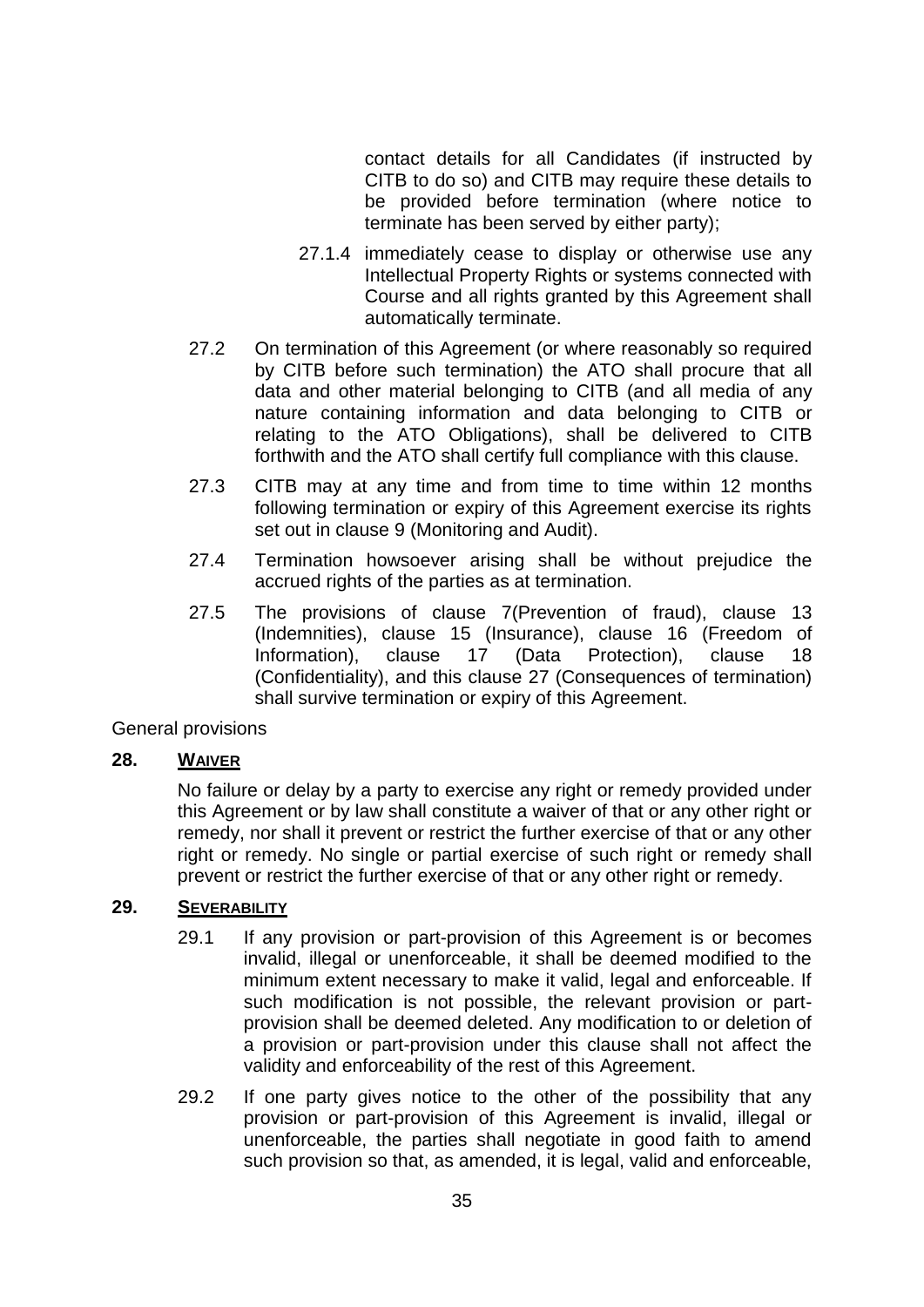and, to the greatest extent possible, achieves the intended commercial result of the original provision.

## <span id="page-37-0"></span>**30. PARTNERSHIP OR AGENCY**

Nothing in this Agreement is intended to, or shall be deemed to, establish any partnership or joint venture between any of the parties, constitute any party the agent of another party, or authorise any party to make or enter into any commitments for or on behalf of any other party.

#### <span id="page-37-1"></span>**31. THIRD PARTY RIGHTS**

Except as expressly provided in the Course and System Documentation, no one other than a party to this Agreement shall have any right to enforce any of its terms.

#### <span id="page-37-2"></span>**32. PUBLICITY**

- 32.1 Save as provided in clause 33, the ATO shall not make, or permit any person to make:
	- 32.1.1 any press announcements or publicise this Agreement or its contents in any way; or
	- 32.1.2 use CITB's name or logo in any promotion or marketing or announcement of orders.

## <span id="page-37-3"></span>**33. REFERENCES TO CITB**

- 33.1 CITB may develop and provide from time to time at no charge to the ATO, advertising and promotional material which the ATO may use in marketing Course.
- 33.2 The ATO, when marketing Course, may only use or publish those advertising materials provided by or on behalf of or approved in advance by CITB in writing and which comply with the Branding Guidelines.
- 33.3 CITB reserves the right at any time to withdraw its approval of any such materials and the ATO agrees to cease use of such materials with immediate effect.
- 33.4 CITB reserves the rights to seek criminal prosecution of any ATO who seeks to use CITB's name, logo, material or trademarks for unlawful purposes and, where appropriate, will take action within the civil courts against an ATO using CITB's name, logo, material or trademarks for unauthorised or unlawful purposes.

## <span id="page-37-4"></span>**34. NOTICES**

- 34.1 Any notice given to a party under or in connection with this Agreement shall be in writing and shall be:
	- 34.1.1 delivered by hand or by pre-paid first-class post or other next working day delivery service at its registered office (if a company) or its principal place of business (in any other case); or